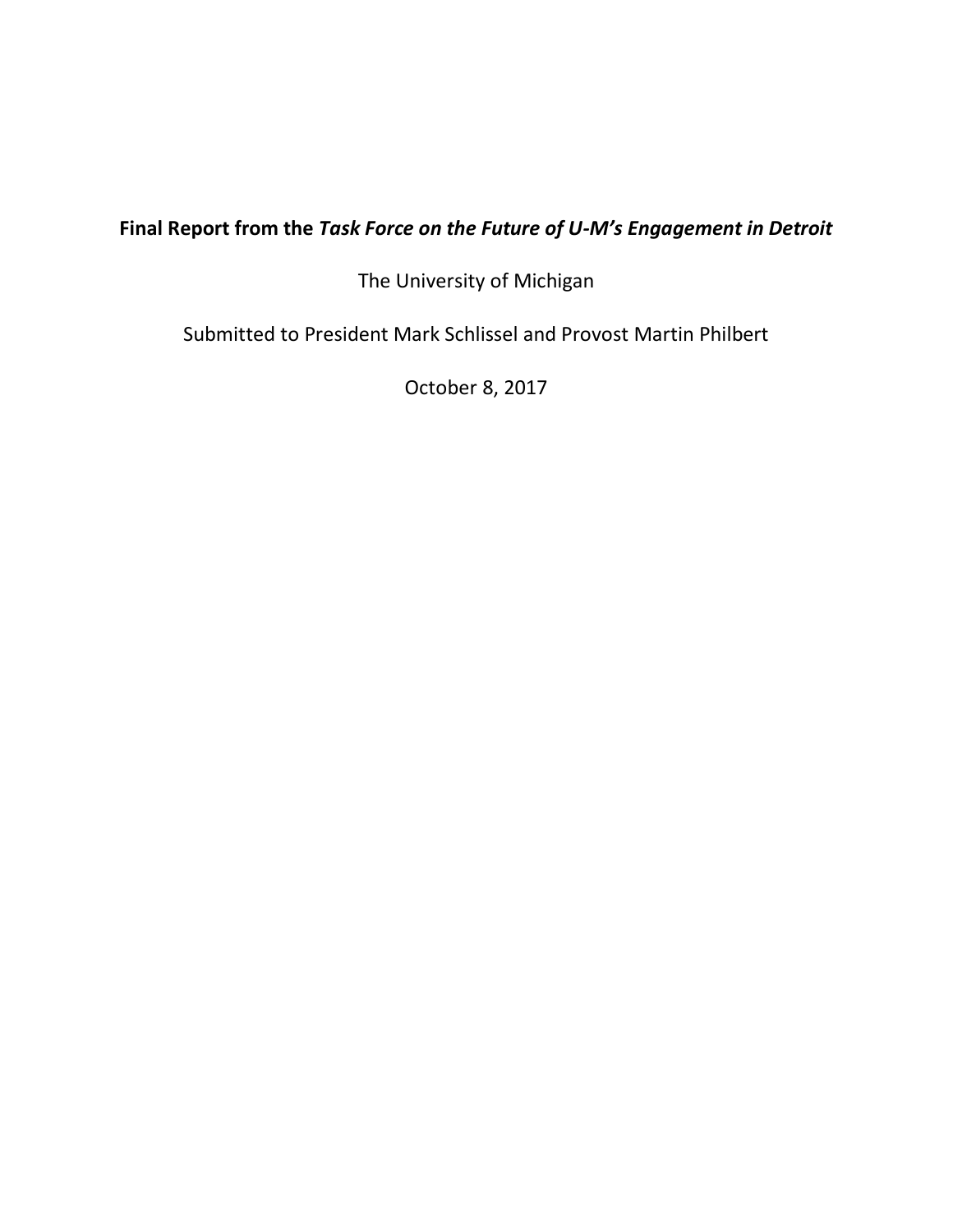## **TABLE OF CONTENTS**

| Ι.    | <b>Executive Summary</b>                | 3  |
|-------|-----------------------------------------|----|
| ΙΙ.   | Background                              | 6  |
| III.  | Principles of Engagement                | 10 |
| IV.   | Provision of Other Infrastructure Needs | 15 |
| V.    | Assessment of Space Needs               | 19 |
| VI.   | Transportation                          | 26 |
| VII.  | <b>Proposed Next Steps</b>              | 27 |
| VIII. | <b>Concluding Statement</b>             | 28 |
| IX.   | Appendices                              | 29 |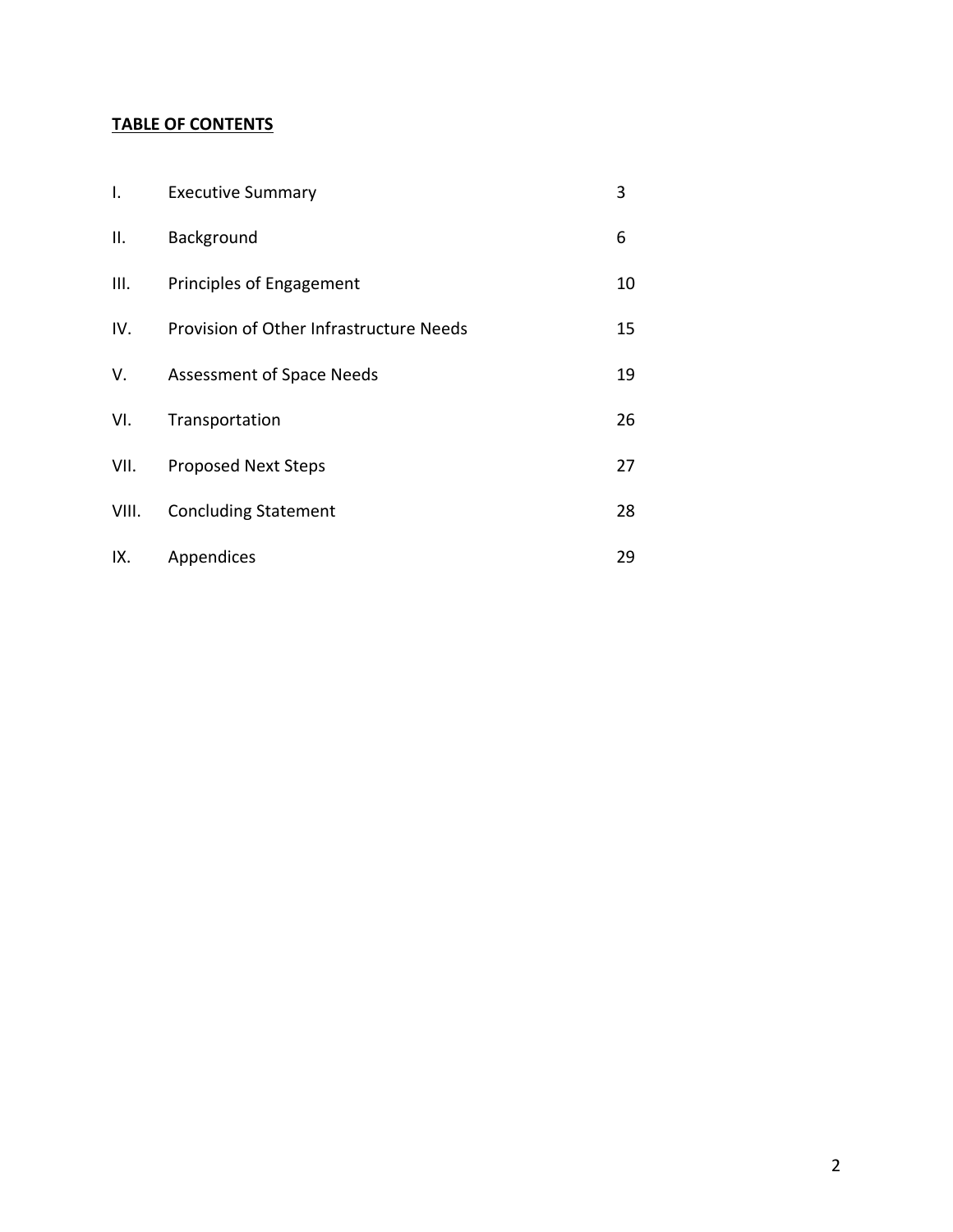#### **I. Executive Summary**

The University of Michigan's (U-M) multi-tiered involvement with the people, and organizations across Detroit is robust and growing. Faculty at all three U-M campuses are increasingly drawn to research, teaching, and service in Detroit, while U-M students, too, feel the attraction of a dynamic city reflecting the paradoxes of rapid economic growth and wealth alongside economic stagnation and poverty. With more U-M activity and interest in Detroit, the need has arisen for a larger, well-supported infrastructure grounded in principles of engagement that emphasize mutual benefit and partnership with the people, community leaders, and organizations in Detroit.

This report focuses its attention on the U-M's current and future engagement with the City of Detroit and all its residents and institutions. The original Task Force name in the president's and provost's charge focused on a single physical entity – the Detroit Center, founded in 2005 to help support and coordinate multiple faculty activities in the city. After discussion with the President, the scope of the charge was broadened to focus on the future of the University's engagement with Detroit. This broadening of scope recognizes that the University's engagement in Detroit has been and will continue in the future to be greater than a single physical space in the city.

The Task Force heard from a wide-array of individuals within U-M who currently partner with a variety of Detroit-based organizations as well as from a number of community-based organization leaders from Detroit. The Task Force also engaged in significant discussion and deliberation among its members in developing this report.

The Task Force proposes the concept of a hub as a framework for thinking about the University's approach to engagement in Detroit. Specifically, the idea of a hub recognizes that each engagement activity involving any U-M entity with any Detroit entity must have properties that are unique to that activity. At the same time, there are core principles, resources, and spaces that can be provided to enhance the quality of most (if not all) partnerships. These core principles, resources, and spaces represent core hubs of support. Core hubs are conceptual and in some cases physical entities that represent a massing of University resources that are designed to provide support to individual engagement activities occurring between a myriad of entities within U-M who are engaging with Detroit in a variety of ways. These hubs help to provide coherence to the University's many efforts in Detroit, while at the same time are nimble enough to address the unique challenges that most engagement activities face.

Specifically, the Task Force is recommending three specific core hubs that will: 1) promote a core set of principles to guide U-M partnerships with Detroit; 2) provide key infrastructure to help coordinate and support the myriad Detroit engagement activities that exist within U-M; and 3) propose a central location within Detroit that will maximize U-M's physical presence in Detroit. The Task Force also recognizes the significant challenge of transportation between Detroit and U-M campus as well as transportation within the City of Detroit.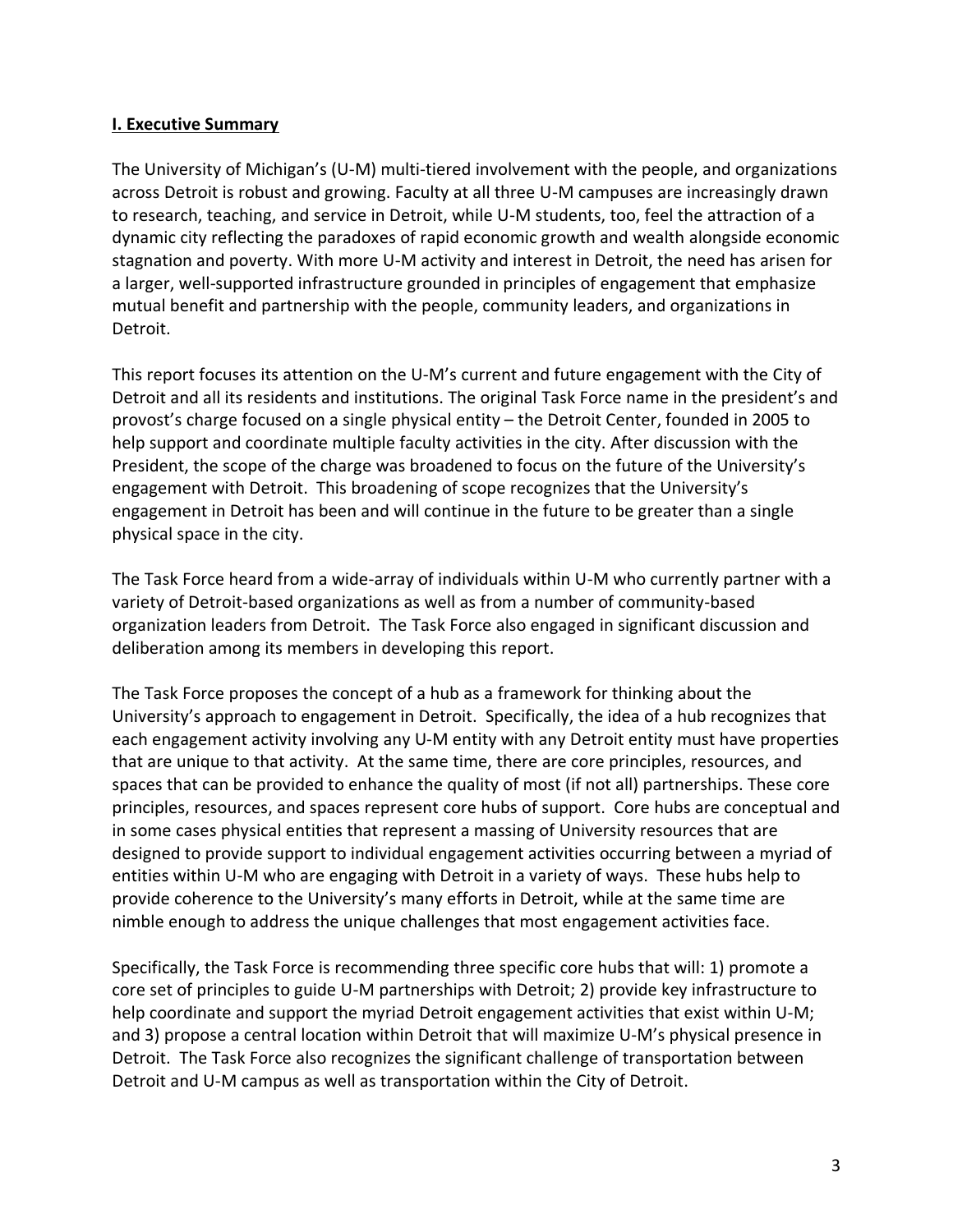The report is organized into major sections to address the needs and possibilities of these three conceptual hubs.

## 1. **U-M Principles for Engagement in Detroit**

- The Task Force recommends that principles of engagement for U-M involvement in Detroit are more clearly defined, and align with the following (see *Section III* below for detailed discussion):
	- $\triangleright$  Principle of Recognition for the expertise and knowledge within the community;
	- ➢ Principle of Respect for individuals, communities, and their resources;
	- $\triangleright$  Principle of Equitable Partnership focused on reciprocal relationships, transparency and accountability.

## **2. Strongly Coordinated Resources and Infrastructure**

- Through its deliberations, the Task Force recognized the need for more coordinated resources and infrastructure to foster and support greater engagement in Detroit. The group identified three aims that guided the development of this area of need (see *Section IV* for detailed discussion):
	- $\triangleright$  To coordinate efforts, including the tracking of research, service, curricular, and co-curricular activity, and the sharing of best practices across U-M units with regular engagement in Detroit;
	- $\triangleright$  To facilitate and support activities that reflect the principles and guidelines for engagement in Detroit by, for example, facilitating and coordinating linkages between faculty and community entities in Detroit, providing pilot funds for partnership and project development, and educating and mentoring participating faculty, staff, and students;
	- ➢ To develop a plan that makes the new *Detroit Engagement Center* the hub for the physical and logistical involvement between U-M's three campuses and the Detroit community.

## **3. Enhanced Central Physical Space in Detroit**

- As part of its work, the Task Force has met with many constituents of the current Detroit Center and other U-M sponsored spaces and activities around Detroit (see *Appendix A* for list of names and associations). The Task Force also visited the current Detroit Center to gain a perspective of the existing space. Based on these experiences, as well as the extensive history of its individual members, the Task Force came to the following conclusions regarding future space needs and other opportunities with respect to the University's partnerships with Detroit (see *Section V* for detailed discussion):
	- $\triangleright$  The current space within the Detroit Center is inadequate for the current needs of its users;
	- $\triangleright$  A move to the Rackham Building would provide an opportunity to consolidate much of (but not all of) our existing physical presence in Detroit;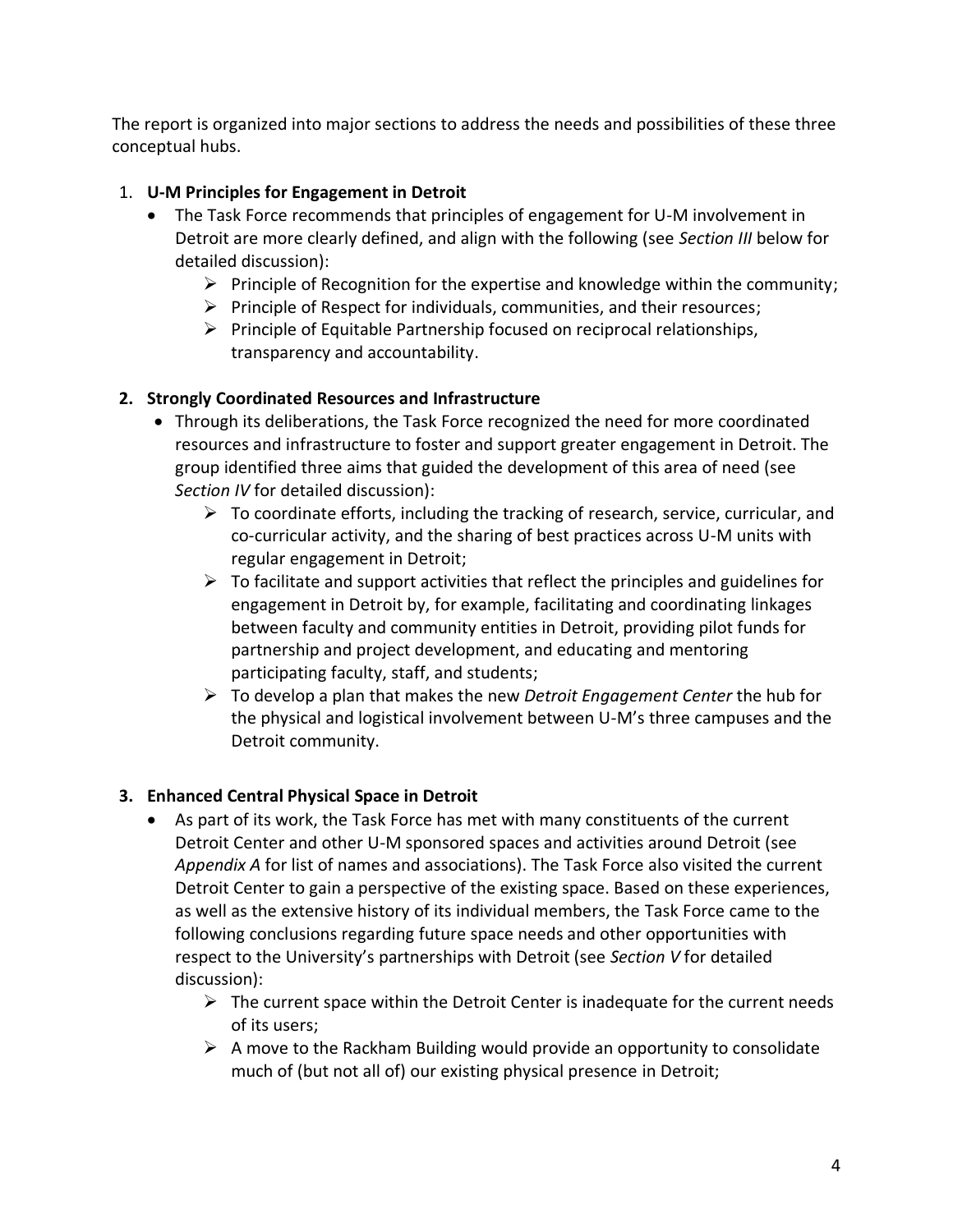$\triangleright$  A move to the Rackham Building could stimulate new and expanded activities that fit within the University's core mission of scholarship and teaching. It could also serve as a catalyst for new creative partnerships with community-based organizations, foundations, NGOs, government authorities, businesses, corporate partners, museums, arts organizations, k-12 schools and more.

### **4. Robust Transportation Options**

• A key challenge in planning for a future Detroit Center is to provide adequate transportation between the campuses of the University of Michigan and Detroit, as well as to provide adequate transportation within the City of Detroit (see *Section VI* for detailed discussion).

The Task Force offers up a process to implement the recommendations put forth in this report as well as the formation of a new committee to oversee the process. The possible transition to the Rackham Building as a physical hub should be used as a catalyst for the process. The plan process should model the Principles for Engagement in that it should include meaningful input from all relevant constituents both within U-M and the broader Detroit community. Given the current zeitgeist, now is an opportune time for the University of Michigan to renew its historic partnership with the City of Detroit in a more coordinated, impactful, and mutually-beneficial way.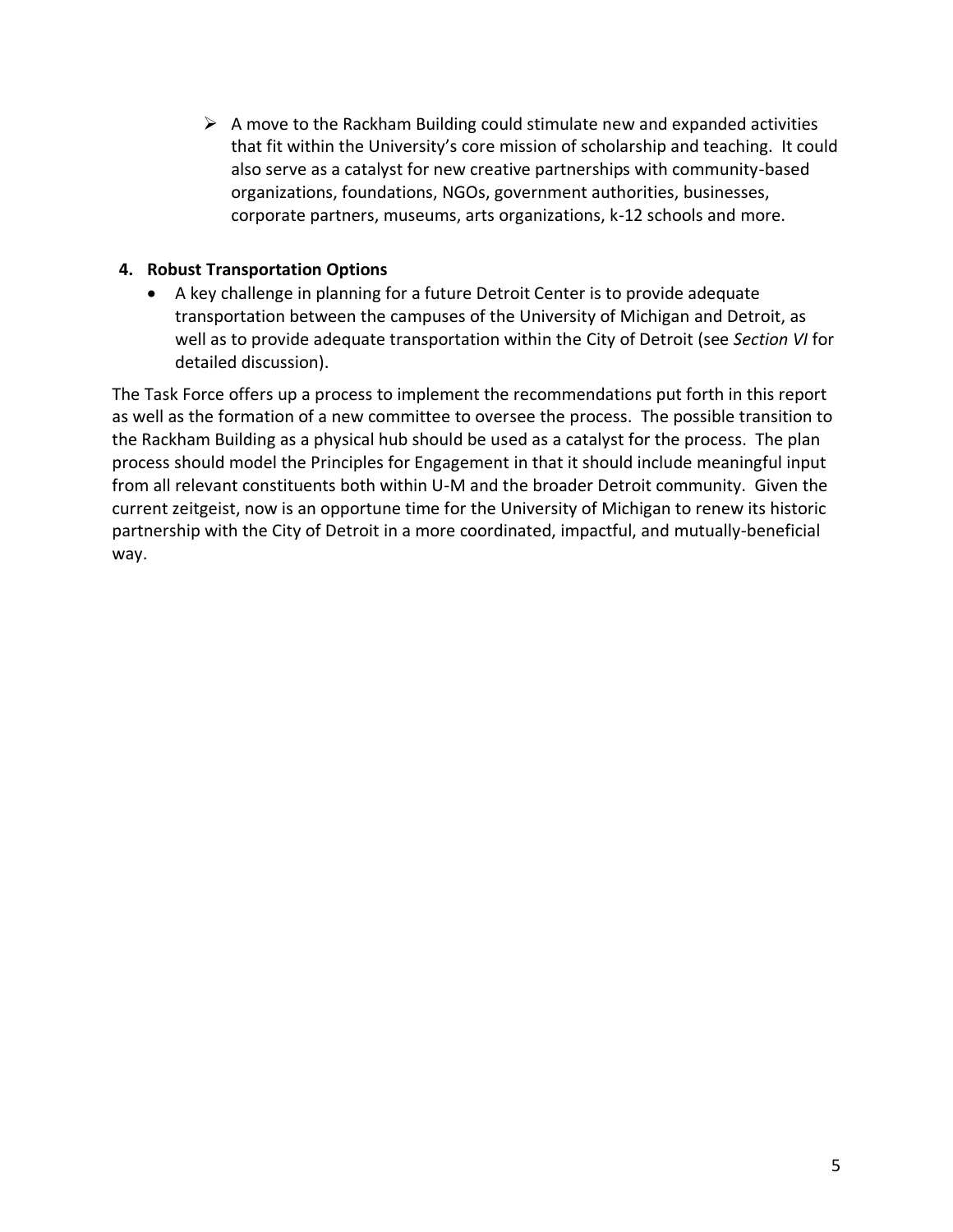#### **II. Background**

The City of Detroit has a special place in the history of the University of Michigan (U-M). It is the city of our birth as an institution, it remains the major metropolitan region of the state we serve, and today it is a city with unique opportunities, capacities, and challenges. U-M's long, shared history with Detroit includes scholarly study both about Detroit, and in Detroit. We owe Detroit much, not just as the city of our birth, but also for the city's generosity in helping our students learn, and in helping our scholars develop new knowledge, ideas, processes and policies. We have not always been clear to repay our debt, not because of ill will, but because of our very nature as a community of independent scholars who are not always able to see the cumulative impact of their engagement, for good or ill.

We have been engaged in Detroit for decades, with highly successful partnerships such as the Detroit Urban Research Center having just celebrated its 22<sup>nd</sup> year. Today there is a rapidly growing body of work in Detroit. This is occurring because we see the promise of Detroit as a city of many communities where we can learn and grow and contribute. But this very growth of U-M engagement presents a challenge: our overlapping, disconnected, sometimes extractive activity causes a drain on resources and even a diminution of good-will towards the U-M. We may inadvertently do harm to the very communities we seek to engage, and we may harm our own future opportunities to contribute and learn.

President Schlissel, since the beginning of his tenure, has been deeply invested in U-M's relationship with and involvement in the City of Detroit. We see new and positive opportunities emerging. We are making major investments in infrastructure to be part of Detroit. To make good on our mission to serve the people of Detroit through the generation of knowledge, ideas, and action – in partnership with city leaders and community members – we must hold ourselves accountable, be transparent, develop long-term, equitable relationships, and respect the communities with which we would partner. The principles of civic engagement outlined here will help us do this.

We have a 200-year shared history with the City of Detroit. We must also recognize that with Detroit we have a shared destiny.

#### **Charge of the Committee**

The Detroit Center was founded in 2005 to serve as a gateway for U-M campuses to the Detroit area in a manner that was mutually beneficial. It has a specific goal to utilize scholarship and teaching to strengthen bonds between U-M and Detroit. The Center provides space for a number of faculty-led research projects and programs across U-M's three campuses.

In the wake of several possible opportunities to engage more fully with Detroit, President Schlissel and Provost Pollock charged the Task Force to consider the current scope and future potential of U-M's research, teaching, service and engaged learning presence in Detroit and offer advice on how to best support and promote these efforts. Based on this assessment and recommendation, the Task Force reviewed the current operations, structure, and practices of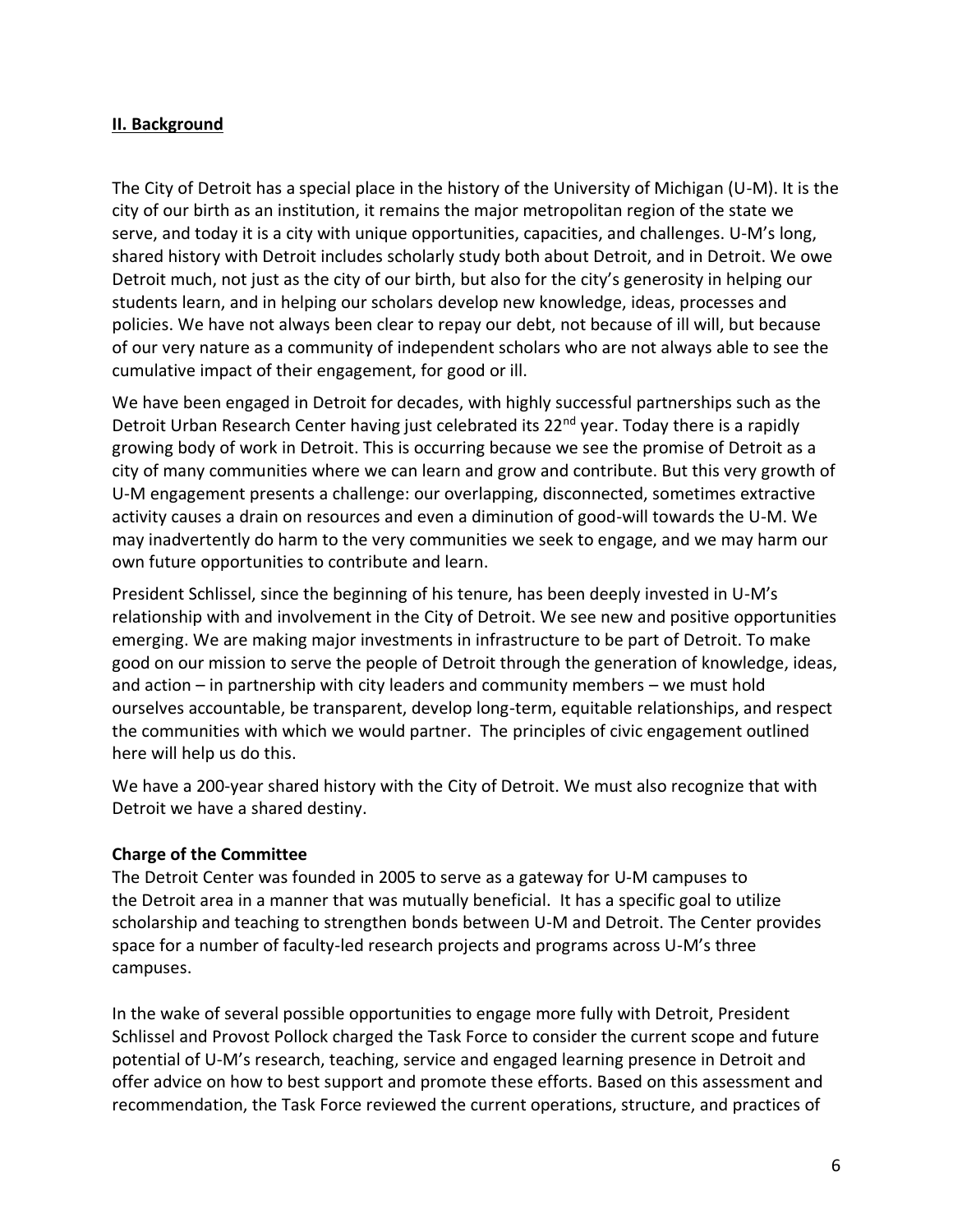the Detroit Center and made specific recommendations regarding the University's future physical presence in Detroit. After significant deliberation and in consultation with President Schlissel, the Taskforce expanded the scope of its charge to also include an examination of U-M's engagement with Detroit as a whole.

#### Committee membership

**Robert Sellers**, Task Force Chair, Vice Provost and Chief Diversity Officer **Susan Alcock**, Special Counsel to the President, Professor of Archaeology and Classics **Stein Brunvend**, Associate Professor, College of Education, Health, & Human Services, U-M Dearborn **Rosario Ceballo**, Chair and Professor, Department of Women's Studies, Professor of Psychology **Milton Curry,** Associate Dean Taubman College **Angela Dillard**, Associate Dean for Undergraduate Education, LSA **Harley Etienne**, Assistant Professor of Urban Planning, Taubman College **Elisabeth Gerber**, Associate Dean and Professor, Ford School of Public Policy **James Holloway**, Vice Provost for Global Engagement and Interdisciplinary Academic Affairs **Barbara Israel**, Professor, School of Public Health **Erica Marsh**, Associate Professor, Medical School **Henry Mears**, Assistant Dean, School of Education **Brian Noble**, Associate Dean, College of Engineering **Stephanie Rowley**, Associate Vice President for Research **Trina Shanks**, Associate Professor, School of Social Work *Staff Support* **Dilip Das**, Assistant Vice Provost **Crystal Flynn**, Administrative Assistant

## **Task Force Committee Process**

The Task Force was selected for their extensive experience with Detroit initiatives as researchers, mentors, teachers, and administrators. The Task Force began meeting in early March 2017, first discussing the charge then developing an agreed upon framework for moving forward. A list of 12 guests with broad experience in and knowledge about Detroit and U-M's varied engagement within it was invited and scheduled to meet with the Task Force. Task Force members also met with more than 30 community leaders in Detroit who shared valuable background information, cautionary tales, and recommended actions based on their own experiences with U-M initiatives (see *Appendix A for the list of all names*).

Based on its deliberations as a committee of the whole, the Task Force divided into subcommittees to focus attention on four main thrusts of the report: principles and values that should guide U-M involvement; infrastructure needed to support U-M's growing involvement in Detroit; assessment and recommendations for space requirements in Detroit; and transportation challenges and recommendations allowing for greater access to and from Detroit neighborhoods and U-M campuses. These committees wrote sections of their focus reflected herein.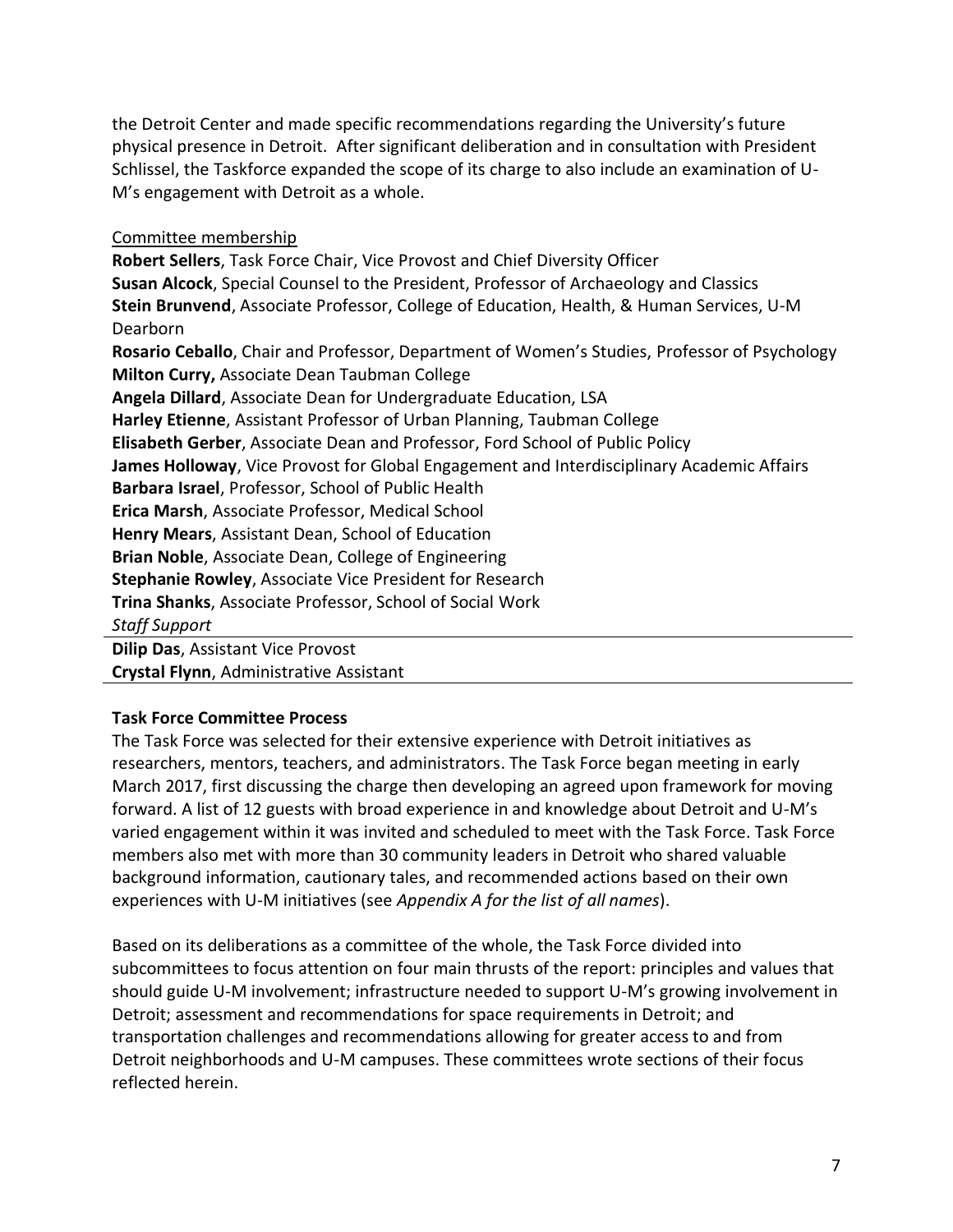#### **The Hub as an Organizing Framework**

As noted above, the University of Michigan has a long, shared history with the City of Detroit. It is clear that there is significant engagement activity presently occurring between U-M and the City of Detroit and Southeast Michigan. A provost office review in 2015 identified over 300 projects, research grants, services, and other U-M activities in Detroit. These activities are occurring across all levels of the university including: individual students, faculty, and staff; student organizations, departments, and administrative units; schools/colleges and executive offices; as well as at the level of the university itself. These various entities of the University are interacting with a variety of different types of organizations in Detroit including communitybased organizations, foundations, NGOs, government authorities, businesses, corporate partners, museums, arts organizations, and K-12 schools. Not surprisingly, there is strong agreement within both U-M and the Detroit community that coordination of effort in Detroit is a major problem.

The lack of coordination of U-M engagement activities in Detroit has meant that the nature of the interactions between the representatives of U-M and the Detroit entities have been idiosyncratic with some relationships working well and others not so well. This variation in quality of relationship is due in no small part to variation in the ways in which the various U-M entities have interacted with their Detroit partners. Unfortunately, the poor actors are not viewed as independent agents, but instead as representatives of U-M.

There is a clear need for a standard set of principles and values that guide all individuals and units representing U-M in their engagement activities with Detroit (and other communities) so as to ensure that all of our partnerships are ethically and morally just as well as impactful. The lack of coordination has also meant that there is both duplication of effort in certain areas of Detroit where there is significant U-M presence and a dearth of engagement in areas where there is no U-M presence.

Currently, there is no U-M entity that is able to track the University's current efforts in Detroit, let alone a structure or process that is positioned to make sure that the many individual and unit efforts in Detroit are deployed in a manner that is both strategic and impactful. The many existing collaborations in Detroit are also located all across the city. Many of the locations are appropriately located within the neighborhoods in which the engagement activities occur. However, there are a number of other U-M locations that could benefit from co-location with other programs and initiatives in a manner that could result in serendipitous benefits. Such colocation could also provide a much greater symbolic presence for the University in the city. Transportation is a significant challenge that will need to be addressed if the idea of a central physical presence in Detroit is to be successful.

Each of the myriad existing and future engagement activities between U-M entities and entities in Detroit are likely to be unique in their own ways. These activities differ according to the nature of the organization (e.g. student groups vs. schools; community-based organizations vs. K-12 schools), the nature of the activities themselves (e.g. research vs. service learning), as well as the broader context in which the activities are occurring (e.g. new vs. long-existing). As a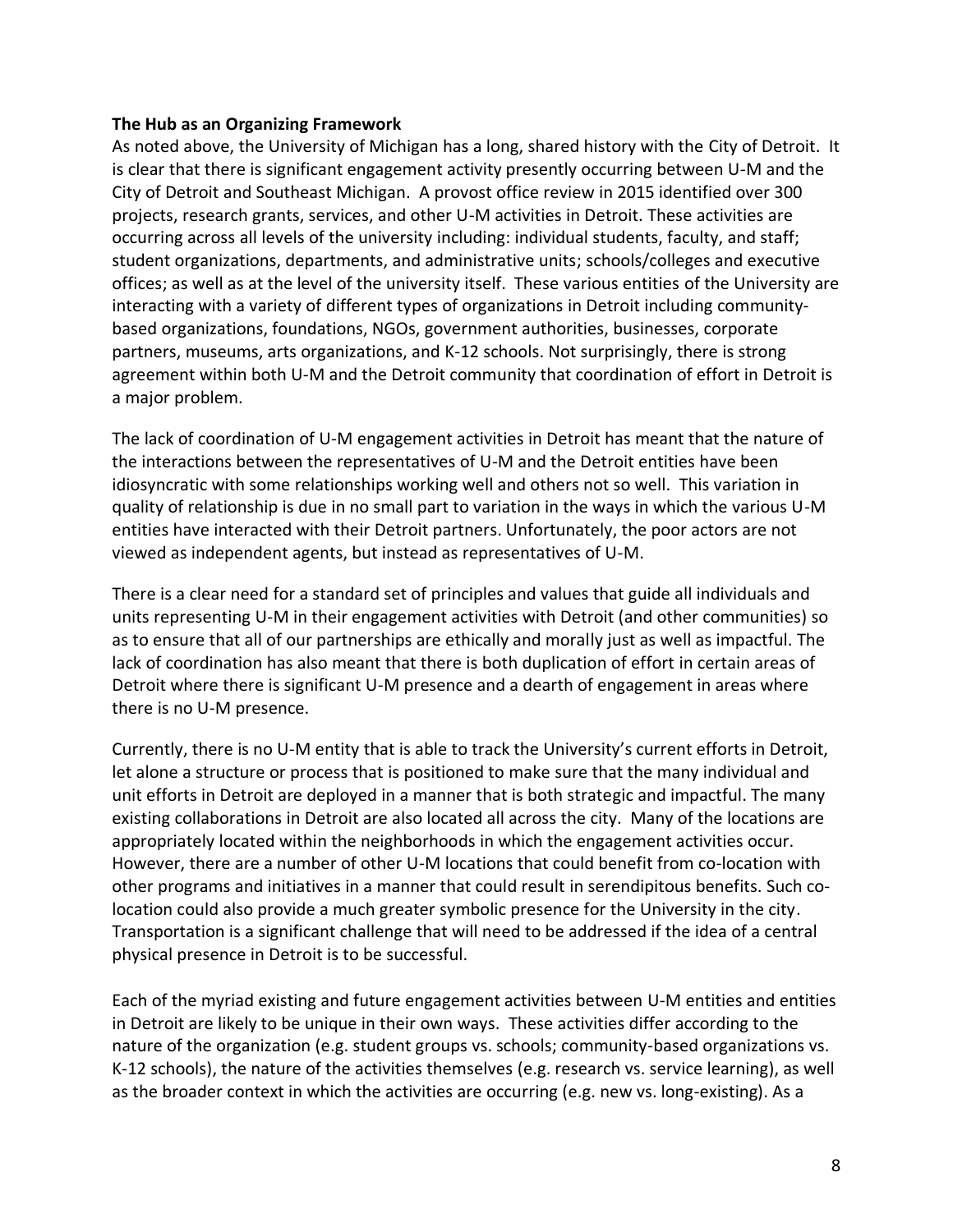result, much of what is needed to encourage, nourish, and sustain the success of any specific activity must be tailored to the unique needs of each engagement activity. At the same time, there is a strong need for some level of uniformity across activities that is driven by a need to maintain a standard of practice across the university as well as a need to be efficient as possible in our expenditure of effort and resources.

With this in mind, the Task Force proposes the concept of a core hub as a framework for thinking about the University's approach to engagement in Detroit. Core hubs are conceptual and in some cases physical entities that represent a massing of University resources that are designed to provide support to individual engagement activities occurring between a myriad of entities within U-M who are engaging with Detroit in a variety of ways. These hubs help to provide coherence to the University's many efforts in Detroit, while at the same time are nimble enough to address the unique challenges that most of the individual activities face.

*In utilizing the concept of a hub approach, the Task Force proposes three core hubs*. The first hub is conceptual in nature and refers to the adoption of a set of core principles for engagement that would guide all university activities in Detroit. These core principles provide a standard of ethical behavior that our partners will come to expect from anyone representing the University of Michigan.

The second hub is represented by the investment in new central infrastructure (i.e., a new Detroit Engagement Center) that provides much-needed resources to individual engagement activities. Such an investment allows for the tracking of activities in Detroit which is crucial to the strategic deployment of effort.

The third hub is a physical hub, represented by the investment in an enhanced central location in Detroit in the form of the Horace H. Rackham Educational Memorial Building. The Rackham Building has the capacity to house a significant number of existing and new Detroit-based initiatives giving greater visibility to U-M's presence in Detroit. A central hub could also physically house important infrastructure that could help support engagement efforts that are located in other parts of the city (e.g., Detroit Engagement Center). This massing of U-M based activities into a central location is likely to create new synergies and collaborations among existing partnerships and engagement activities. As a physical hub, the Rackham Building could serve as a central terminus for travel between U-M campuses and Detroit as well as the hub for transportation within Detroit.

The present report explores each of these three hubs in greater detail and provides specific recommendations regarding the University's current and future engagement in Detroit.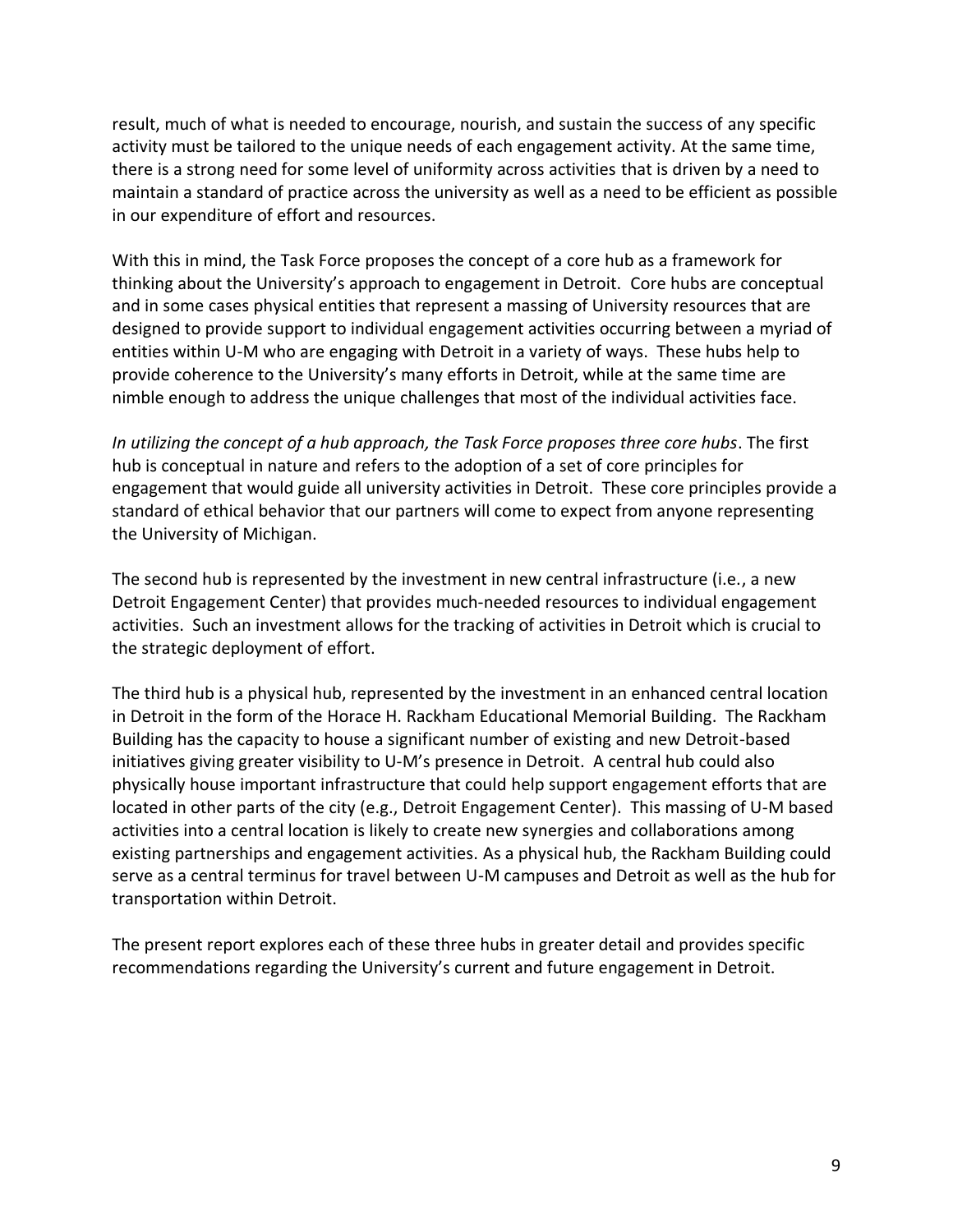#### **III. Principles of Engagement in Detroit**

Because of its importance, Detroit has been for many decades the location of, or focus of, many U-M activities, including research, educational initiatives, outreach, and cultural events. Some of this work has been done well, with high standards of ethical practice and attention to mutual benefit, and some has been extractive and transactional, treating the city only as an object of study. The Task Force recommends that the University acknowledge its shortcomings with respect to its history of engagement with Detroit even as it recognizes the successes. Further, the Task Force recommends that the University more clearly articulate principles for our engagement with Detroit, and indeed with any other community where we seek to deliver on our mission.

U-M culture, which celebrates individual achievement and action within a community of scholars, can sometimes be at odds with the best practices of engaging with other communities. The enthusiasm of the many individuals and units within U-M who seek to engage with entities in Detroit can appear as a competitive cacophony from the perspective of those Detroit based organizations that we seek to partner with and from who we seek to learn.

Therefore, U-M should adopt, state, and widely share a set of principles for civic engagement that represent the values and standards that all members of the U-M are expected to uphold when partnering with and working in Detroit. These principles should be referenced frequently by our university leaders so that all members of the U-M community hear them. We do not expect to police these principles, but do expect that our faculty, students and staff will acknowledge them, discuss them, and consider how they can make these principles explicit in all their civic engagement work, including work in Detroit. University leadership should also adopt these principles, and use them as a guide in making decisions about resources and incentives. In the rare instances that these principles are not upheld, the University should be transparent as to why they were not upheld, be it through mistake or through impracticality in the context of a specific piece of work.

What follows are the recommended overall Principles for Civic Engagement, followed by recommended steps to institutionalize and share these principles. These have been developed by reviewing several existing set of principles for engagement in use at U-M, including those of the Detroit Urban Research Center, the Ginsberg Center, the Center for Engaged Academic Learning (CEAL), Global Engagement, and others. In addition, the Principles for Civic Engagement were reviewed and discussed by the Council for Civic Engagement, the Provost's Office council that serves as a U-M-wide platform for discussion of civic engagement in scholarship and learning. The Principles are broad in scope, and expansive enough to encompass a wide range of implementation and practice. A highly prescriptive set of principles is not appropriate for the broad range of scholarly work at the University of Michigan, or within the highly autonomous community of university faculty and students.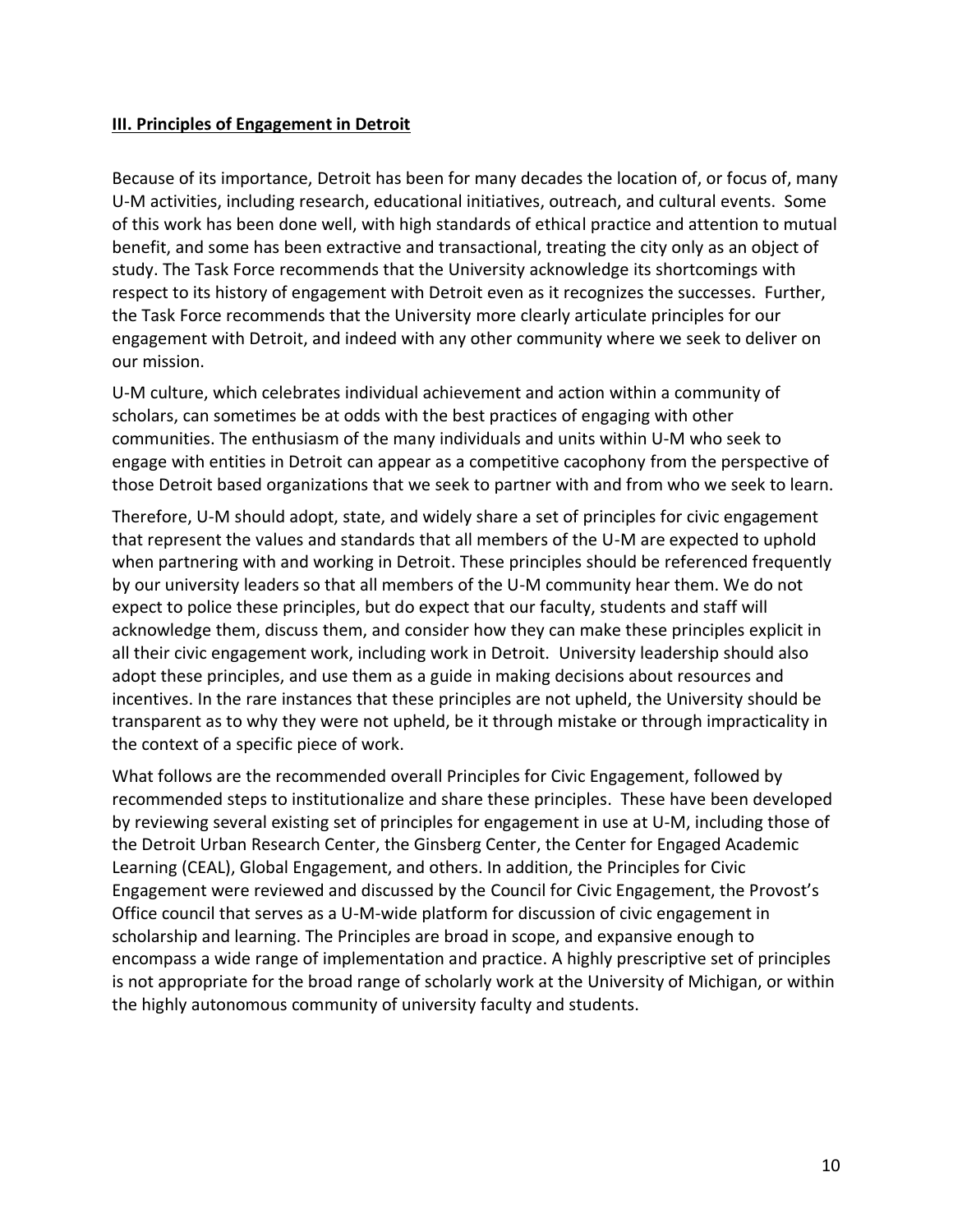#### **U-M Principles of Civic Engagement**

In 2015 the Provost's Council on Civic Engagement adopted the following statement:

*Fostering the integration of professional and public concerns into resulting civic impact, systemic change and an equitable and just society requires the integration of active participation in communities and understanding of implicit biases, confronting unequal access to power and privilege, and recognizing the needs and assets of all parties. Civic engagement at the University of Michigan prepares students, faculty and staff to work collaboratively through practice, teaching and research towards these same goals for full participation in a complex, democratic and just society. We engage with communities around the world to build mutual understanding, to improve the quality of life and affect systemic change through developing and integrating the combination of knowledge, skills, values, reflection and motivation to provoke inquiry and affect meaningful change through shared commitment, open communication, partnership and reciprocity.*

The U-M is a public institution with a deep public ethos. Its mission to serve the people of Michigan and the world is deeply rooted in its ethos and identity as a public institution. Through our engagement we can directly benefit the society that supports us by combining our expertise with that of people who live in communities, both around us and around the world, to build on their own capacities and to maximize and realize their opportunities. By learning from communities, we develop connections with new ideas that challenge us and confront us with the new questions that allow us to create, communicate, preserve and apply knowledge, art and academic values to the challenges of the world. And through the opportunities that communities provide us to help educate our students, we create the leaders, and community members who will challenge the present and enrich the future.

#### **Principles for U-M Participation in Community and Civic Engagement:**

- Principle of Recognition for the expertise and knowledge within the community
- Principle of Respect for individuals, communities, and their resources
- Principle of Equitable Partnership focused on reciprocal relationships, transparency and accountability

*Principle of Recognition:* The U-M's approach to working with communities begins with acknowledgement of the expertise and knowledge that already exists within any community in which we engage. Our own beliefs and understandings of the opportunities and capacities in that community must be balanced with the real, lived experience of those with whom we would partner.

#### *Implications:*

• Community members must be respectfully recognized as experts with deep knowledge of their own communities and ways of life, in the same way that members of the U-M are recognized as experts who bring a different perspective to the community. The knowledge within communities can be and should be viewed as a valid form of knowledge.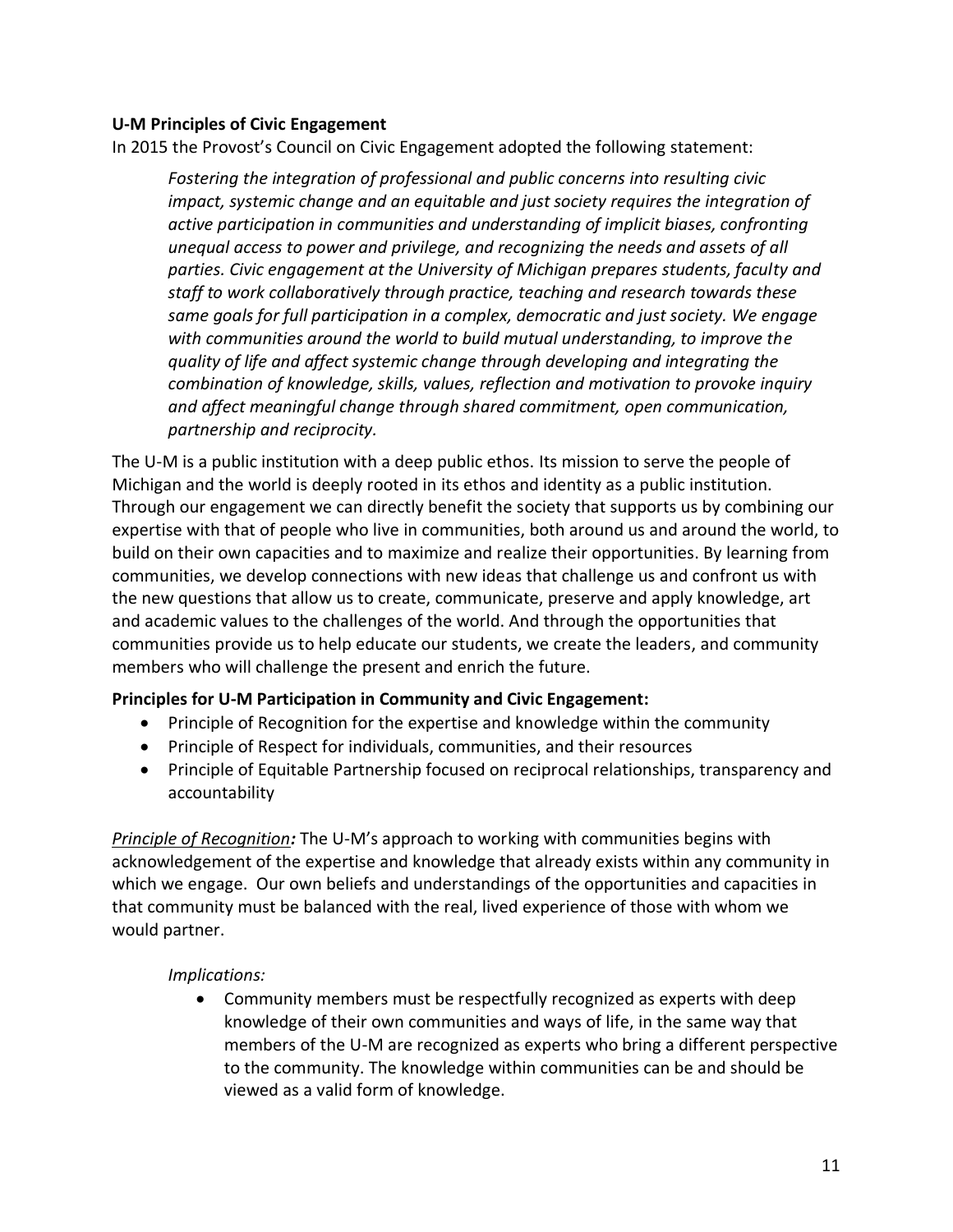- U-M scholars working in a community should be willing to critically examine their own values, beliefs or ideas that emerge from a different context.
- Engaged scholarship and learning in communities should begin with seeking to understand the community, the peoples who comprise it, and the opportunities and capacities they possess, before seeking to apply preconceived ideas or solutions.

*Principle of Respect: Communities comprise many individuals, who collectively and individually have unique opportunities and capacities.* Community members must be recognized as having agency in their own decisions in their own community. Their resources, not the least of which is time, must be recognized as having value. U-M scholars must be aware of power structures, both hidden and explicit, that might influence community members and U-M scholars.

#### *Implications:*

- Seeking opportunity for collective action and synergetic engagement should be the norm, both to respect the opportunity costs to community members collaborating with U-M scholars, and to provide greater return value to the communities in which we engage.
- Equally, long-term partnerships and engagements are encouraged that build benefit and understanding, and prevent the harm to community resources and expectations that come from many disconnected short-term engagements. We recognize that individual efforts are sometimes project based and inherently finite in scope, but even in these cases there may be opportunity to build long term relationships with the partner across multiple projects and multiple U-M faculty and staff engagements; we should be aware of and seeking these opportunities.
- Faculty and students should make it a practice to first learn from others, especially others at U-M, who are already engaged in the same community, and seek first to complement existing efforts rather than create wholly new and disconnected efforts.
- When faculty and students seek institutional support for their work, administrators should make such initial fact-finding and research a requirement for approvals or funding to engage with communities. Faculty and students should invest their own time first, before imposing on partners.
- U-M scholars should recognize that communities are diverse and heterogeneous, with multiple perspectives and needs. Power structures are in place both within the community, between the community and the U-M, and between the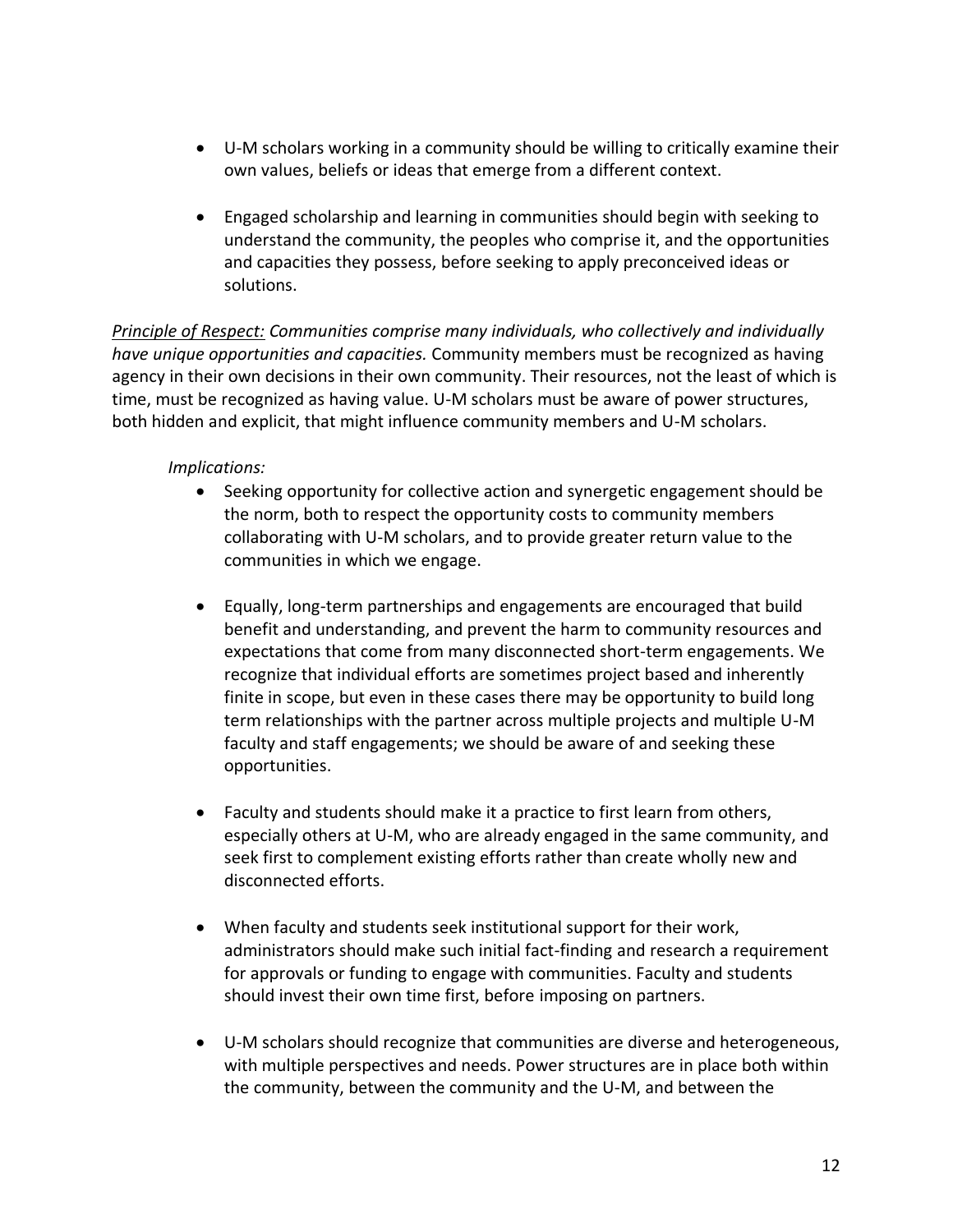community and other agencies, and these power dynamics can lead to unintended consequences or harms.

*Principle of Equitable Partnership:* Effective engagement requires true partnership, which must be founded on relationships and mutual benefit. All members of a partnership must see and understand the evolving benefits to themselves, their organizations and their communities, that will emerge from the engagement, and have effective recourse in case of concerns. They must have full visibility to the motives, needs, and concerns of others, and must be mutually accountable to meet these needs and address these concerns.

#### *Implications:*

- Faculty and students engaged with community partners should be able to articulate the value of their work or project in accessible language, free from academic jargon. Similarly, faculty and students should help community members to articulate the value of the work to the U-M. And all should be able to articulate how these value propositions are complementary and balanced.
- Faculty and U-M affiliates should, where appropriate, pursue ways to facilitate community-academic partnerships when pursuing grant funding. When possible and appropriate, faculty should identify ways to provide funds to cover community partners' time. This can be achieved by creating subcontracts involving community partners as key personnel in grant proposals, and identifying the lead organization/fiduciary for the funding.
- U-M faculty and students working with communities should provide those communities with systems to address concerns, including clear expectations for raising concerns, methods to do so, and pathways to higher authorities if concerns are not being addressed. U-M administrators should be prepared to engage and act when concerns are raised to them.
- We recognize that when we engage with communities, we are part of those communities. We should contribute ideas and knowledge, and support local partner-based businesses, for example by renting from community partners or purchasing from them when appropriate. We should work to make long-term partners preferred vendors for purchasing. When possible, we should hire local community residents for project-related positions (e.g., survey interviewers, project managers, field coordinators, community health workers).
- In U-M communications about community engaged work, we should be sensitive to presenting the community partner equally alongside the U-M faculty, students and staff, recognizing that all are contributing and that often the community partner has been engaged far longer in ensuring a successful outcome.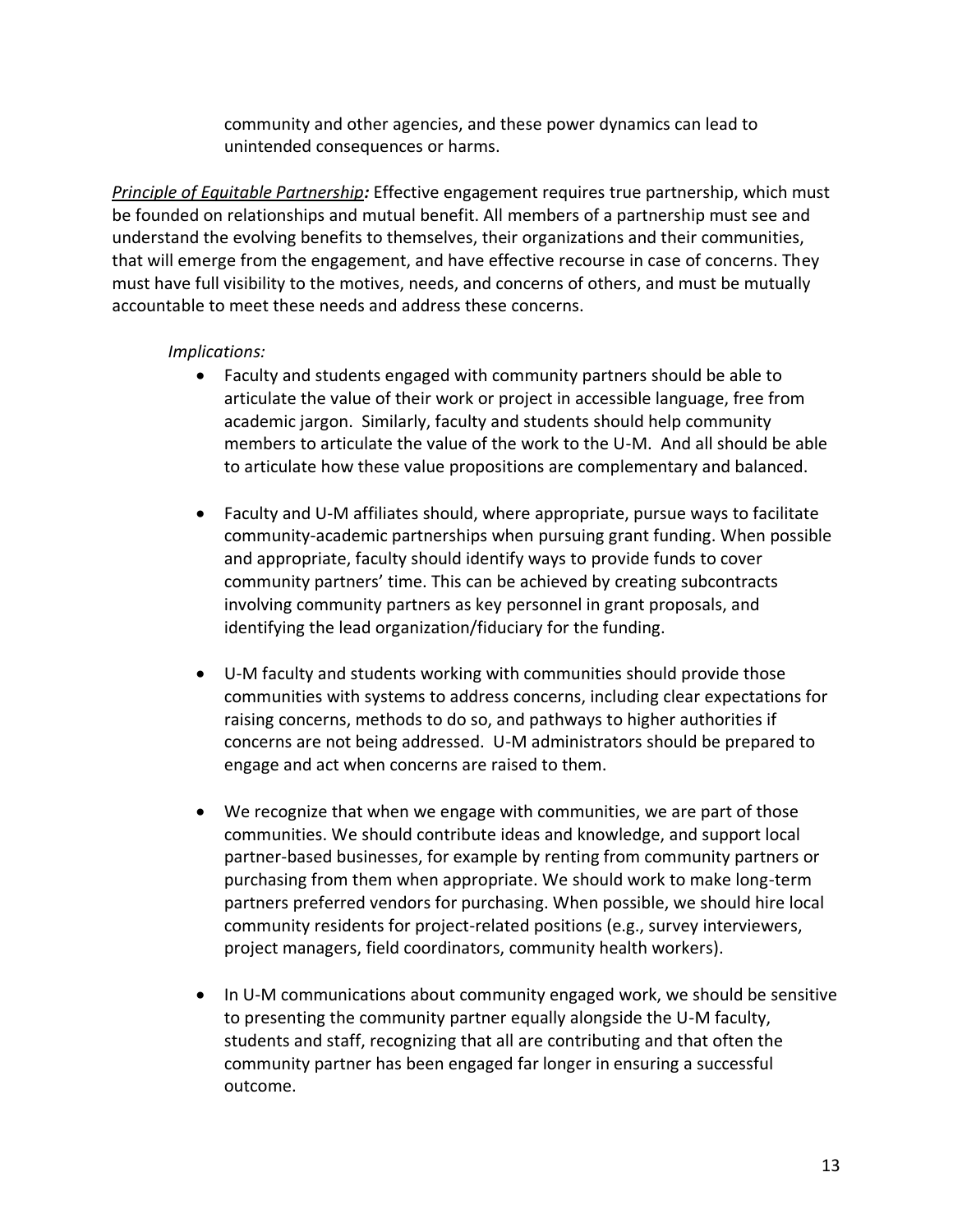### **Recommended steps to institutionalize and share these principles**

- 1. The President and Provost should refer to these principles when appropriate in their own remarks about civic engagement work.
- 2. Internal RFP's for funding for community-engaged scholarship or community-engaged learning should include reference to these principles.
- 3. University leaders and administrators should be prepared to receive and act on expressions of concern from community members regarding their student's or faculty's work in communities.
- 4. Work with IRB's to ensure that these principles are considered when the IRB either grants exceptions to IRB review, or conducts reviews.
- 5. Include a "Civic engaged scholarship/research" checkbox on Proposal Approval Forms (PAFs).
- 6. Develop a simple training module about these principles and community engagement for PI's, similar to training required for human subjects or working with animals, and require this training for PI's on funded projects. This module should be deployed in Program for Education and Evaluation in Responsible Research and Scholarship (PEERRS) [Note: a MOOC on this process is currently under development led by faculty and staff across campus and funded by the provost's office. Material can be drawn from this to create the module.]
- 7. A workshop to discuss and propagate these principles should be hosted by the Council on Civic Engagement.
- 8. Workshops that explore these principles and provide skill building to prepare faculty and students for civic engagement should be encouraged. [Note: many units, including Center for Engaged Academic Learning, Center for Socially Engaged Design, The Ginsberg Center, Detroit Urban Research Center, Center for Educational Outreach already provide such workshops. A new MOOC is also being developed.]
- 9. A card or sheet from the U-M that expresses these principles should be produced, to be shared by U-M personnel with community partners. This should include contact information for a higher university authority who can receive expressions of concern from the community partner, and share these with the appropriate administrative authority within U-M.
- 10. Units should explore ways to support our community partners more broadly, e.g., by preferring to rent space from community partners, or purchasing from them when appropriate.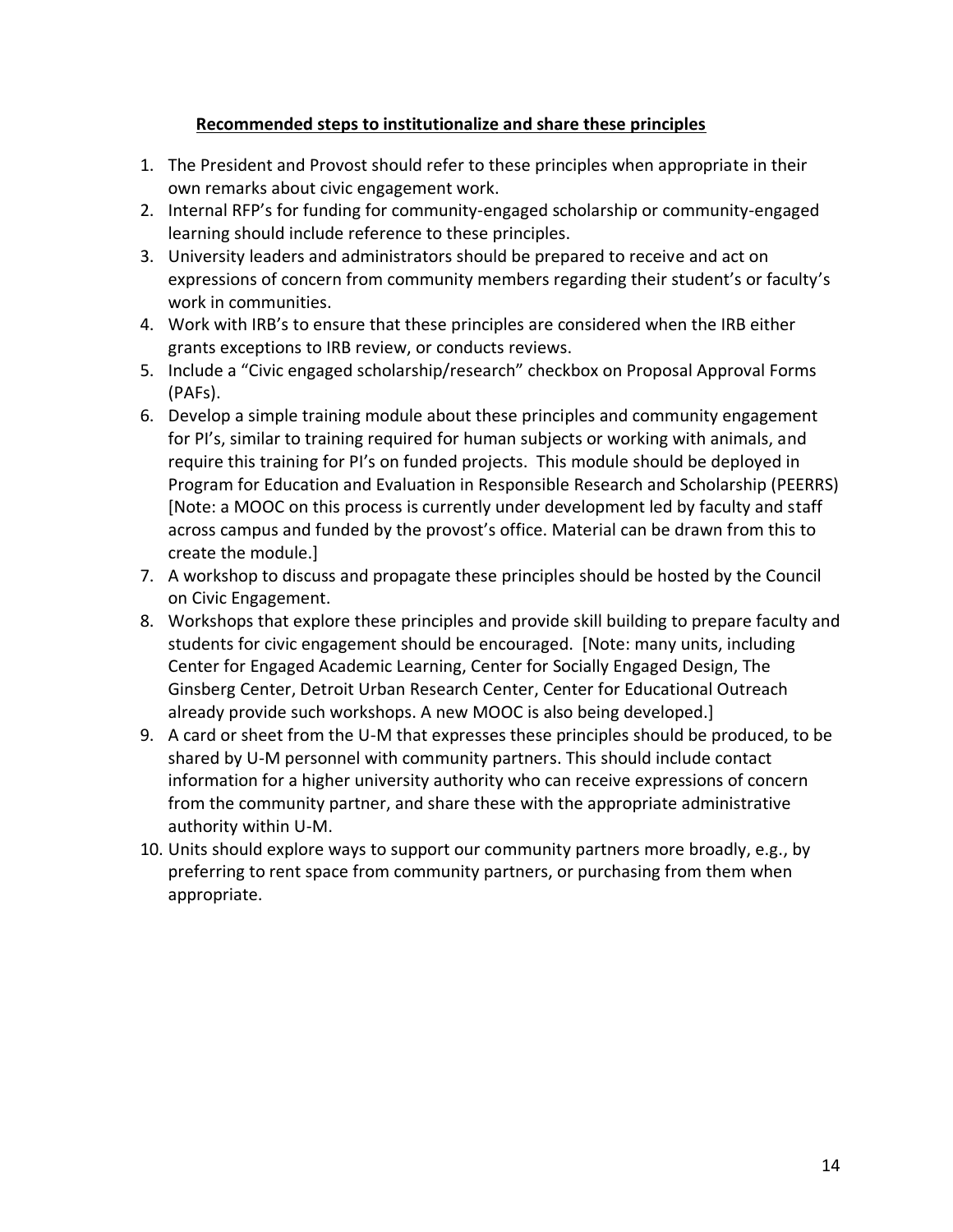## **IV. Provision of Infrastructure Needs**

### **Detroit Engagement Center: Organizational Structure/Infrastructure**

The Task Force envisions the Detroit Engagement Center as the hub of U-M Detroit-based activity. This view reflects several issues. First, it recognizes the need for U-M faculty, staff, and students to have a landing point from which to work and engage with the Detroit community.

Second, while it reflects the need for a centralized operation in Detroit, it also acknowledges that the U-M needs to be in numerous places in the city reflecting the multiple relationships that exist. Thus, for example, the U-M may also need to support "pop-up" space for timelimited activities, and engagement in different partners' locations throughout the city.

Third, as described above, it acknowledges that the Midtown area is not residential and may contribute to a sense that Michigan's presence in Detroit is distant. Hence, satellite locations that may draw on the Detroit Engagement Center's resources could be valuable. Therefore, it was acknowledged that there is a need for both a physical hub and an infrastructure hub to support the U-M's efforts in Detroit.

More specifically, through its deliberations, the Task Force recognized the need for more coordinated resources and infrastructure to foster and support greater engagement in Detroit. The group identified three aims that guided the development of this area of need.

- A. To coordinate efforts, including the tracking of research, service, curricular, and cocurricular activity, and the sharing of best practices across U-M units with regular engagement in Detroit.
- B. To facilitate and support activities that reflect the principles and guidelines for engagement in Detroit by, for example, facilitating and coordinating linkages between faculty and community entities in Detroit, providing pilot funds for partnership and project development, and educating and mentoring participating faculty, staff, and students.
- C. To develop a plan that makes the Detroit Engagement Center the hub for the physical and logistical involvement between U-M's three campuses and the Detroit community.

## **Effort Coordination**

As noted above, there is considerable U-M activity in Detroit with little central coordination of those activities. There are many units on all three U-M campuses who do work in the city; track Detroit activity; train faculty, staff, and students to engage in Detroit; and broker relationships between U-M and Detroit partners. Notably, these units do not share common reporting lines, leading to little coordination or mutual awareness of activity. Additionally, community partners have noted that some neighborhoods have received considerable attention from U-M and others relatively little. Moreover, community partners do not often distinguish among U-M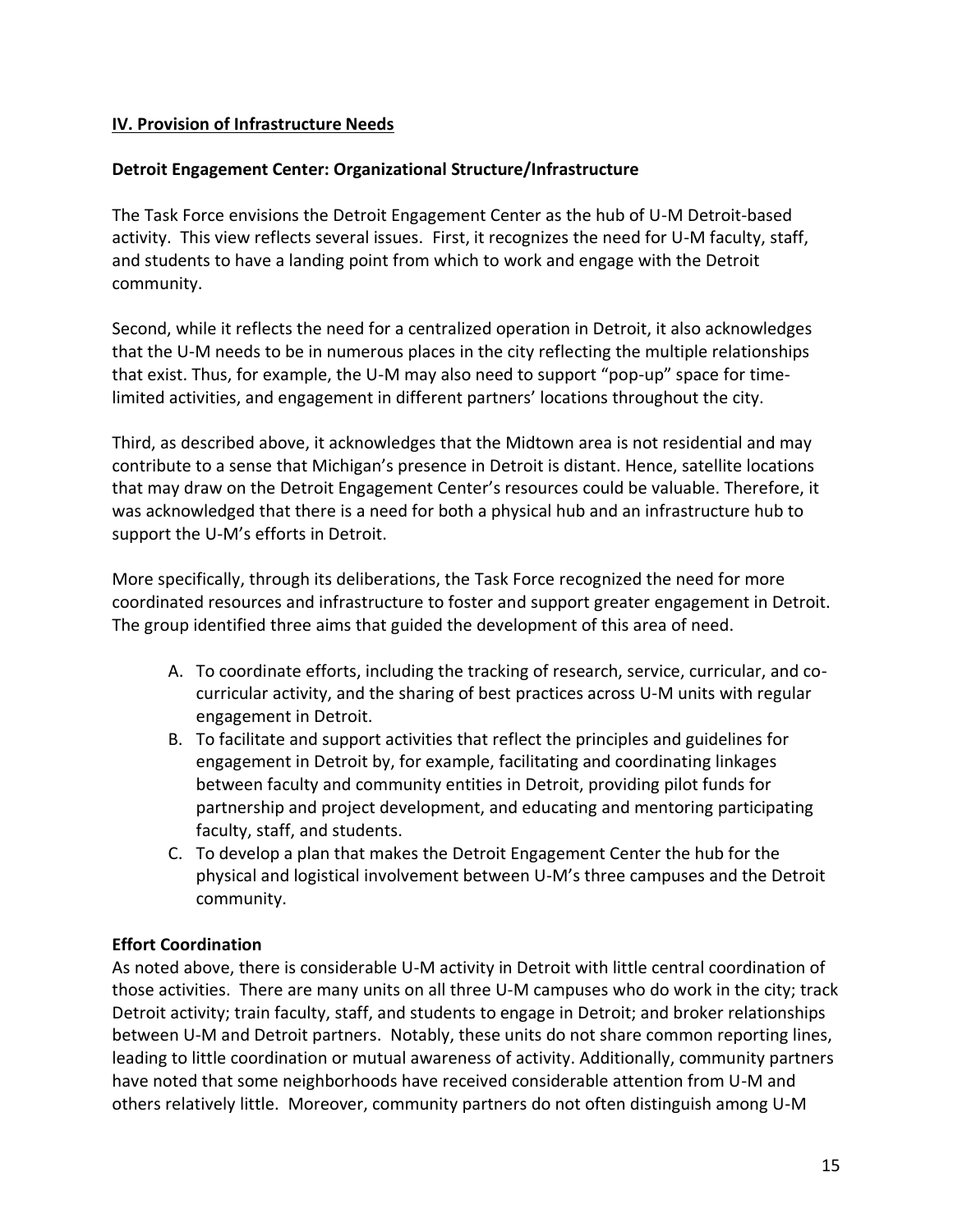partners and having many projects in one location can lead to confusion, inefficiency, and working at cross-purposes.

Considerable knowledge resides in the units with longstanding presence in Detroit and the Task Force believes that greater coordination among these units might generate a repository of best practices and training materials. Equally important, coordination and synergistic activity could lead to greater collective impact than we currently achieve. The minimum requirement to achieve this is to create greater internal visibility within the U-M.

The Task Force recommends the development of a *Detroit Coordinating Council*. The Council should include groups engaged in partnerships with Detroit (e.g., the Detroit Urban Research Center; Ginsberg Center, others), relevant associate deans, and other faculty with expertise and interest. The Council would be large, and to ensure full transparency, open to any U-M personnel who engage with Detroit. The primary aims of the Council are to improve efficiency in Detroit-centered activities, including research; to maintain open communication among U-M participating units; to collaboratively address concerns or challenges; and to increase the collective impact of our Detroit based work. The Detroit Coordinating Council would meet regularly to discuss current projects and activities in Detroit, to share training practices, and to discuss emergent needs related to activities in Detroit. This Council would ideally span all three U-M campuses.

Models for such groups include the Council on Global Engagement (CGE) and the Council on Civic Engagement (CCE). The Detroit Coordinating Council should have some formal connection to this latter group.

The Task Force also observes that U-M has many staff whose job duties include some aspect of relationship management in Detroit; this includes also staff from the Business Engagement Center. A community of practice can be built around meetings of these relationship managers. Such a group might meet to discuss the territories that they cover and activities they support, to identify areas of the city and opportunities that are less engaged, and to share best practices. A model for this is the U-M International Education Network.

These councils and communities of practice represent a minimum needed to create greater visibility and coordination. Like CGE and CCE the Detroit Coordinating Council would need a sponsor from university leadership, and some staff and modest financial resources to support its work.

An alternative, more robust, recommended model for effort coordination in Detroit would be to staff an *Office of Detroit Engagement*, with a mission somewhat like (and overlapping with) the Business Engagement Center. This office would provide a central home for relationship managers who engage with Detroit communities, companies, NGOs, and government. Providing a central home for staff who can help coordinate relationships in the city would allow them to learn from each other, hand off relationships effectively, provide back up for continuing relationships in the face of changing staff, and provide maximum visibility both internally for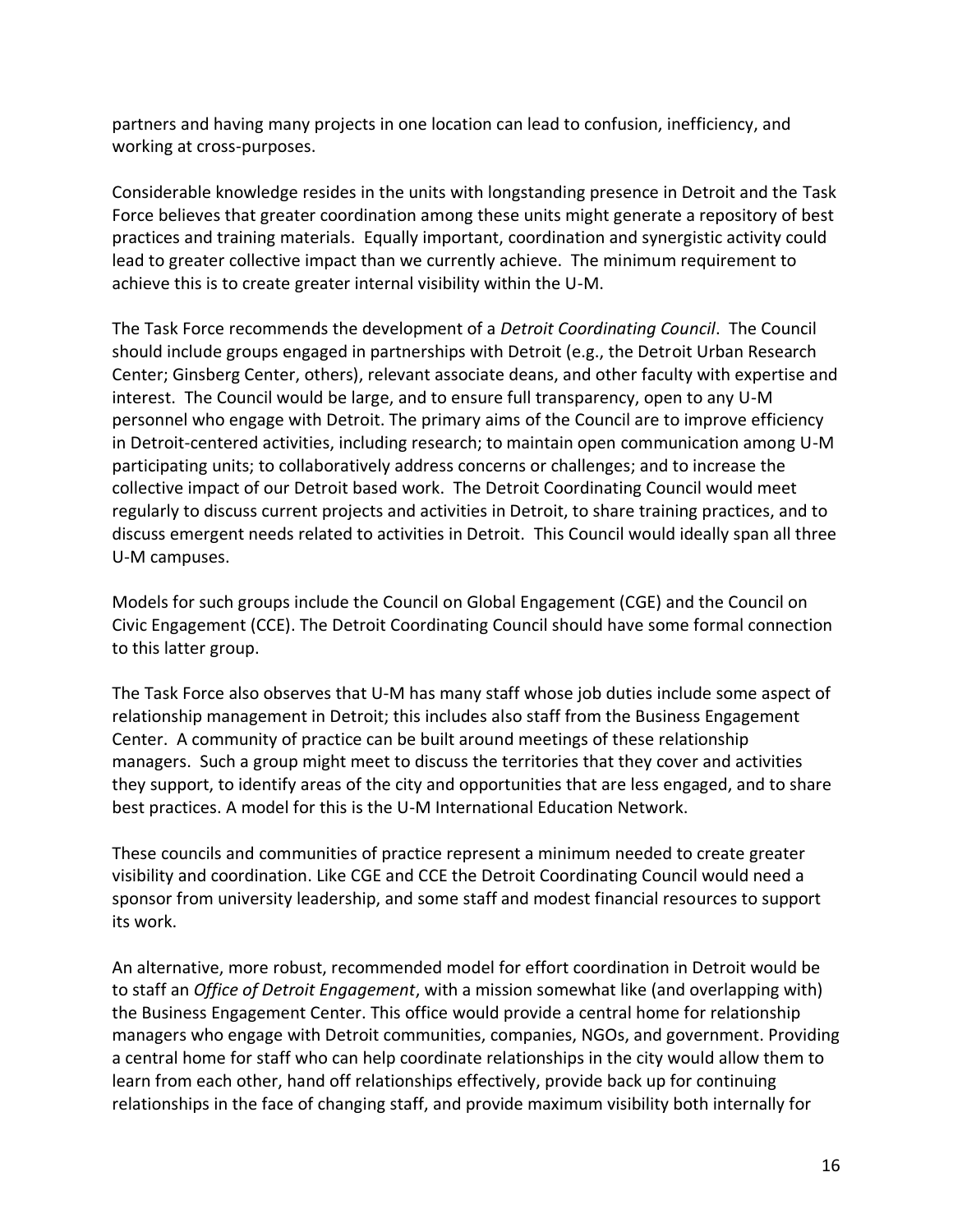faculty and students who seek to work in Detroit, and externally for Detroit partners who seek to engage with U-M. Ideally this office could be partially funded with central resources, and partially by schools, colleges and units buying in to more efficiently support shared resources, rather than the somewhat haphazard collection of random staff scattered around the U-M who currently do this work.

The Task Force strongly recommends that we take at least the minimum step of creating a Detroit Coordinating Council; this requires some but only modest resources and if done well can have a positive impact on our coordination in Detroit.

The creation of a more robust and centralized office of engagement (Office of Detroit Engagement) should be studied further in consultation with the appropriate stakeholders.

## **Facilitate and Support Activities**

U-M has the intellectual resources to provide world-class assistance to Detroit area communitybased organizations, area governments, non-profit organizations, small businesses, as well as to other U-M affiliated units. A central feature of U-M's current and future work in Detroit, should be the diffusion of research and expertise to support the increased capaCity of Detroit area organizations and government agencies, boost economic development and support the city's development and revitalization. This report presents an opportunity to formalize the channels and context through which that happens.

The following briefly describes a number of facilitation and support activities that are recommended to be incorporated as part of the infrastructure of the Detroit Engagement Center. An example of what each of these might entail is provided.

- *Expand and maintain networks of U-M faculty and Detroit community entities* (e.g., CBOs, health and human service agencies, schools, governmental institutions, businesses, elected officials) interested in research and teaching collaborations. For example, the Community-Academic Research Network organized by the Detroit Urban Research Center, involves over 100 faculty and 50 Detroit-based community entities that have explicitly expressed interest in collaborating on different research topics. (See [http://www.detroiturc.org/expertise-programs/community-academic-research](http://www.detroiturc.org/expertise-programs/community-academic-research-network.html)[network.html](http://www.detroiturc.org/expertise-programs/community-academic-research-network.html) for list of members and their collaborative research profiles.)
- *Foster linkages between U-M faculty, students and community entities*. For example, a number of units and Centers across campus (e.g., Ginsberg Center, Detroit URC, Poverty Solutions, CEAL), have been involved in matching faculty and students with community entities resulting in numerous collaborative teaching and research partnerships. Mechanisms need to be put in place to coordinate these efforts in order to increase efficiencies, and reduce confusion that results in the community due to the multiple activities going on, often in the same communities.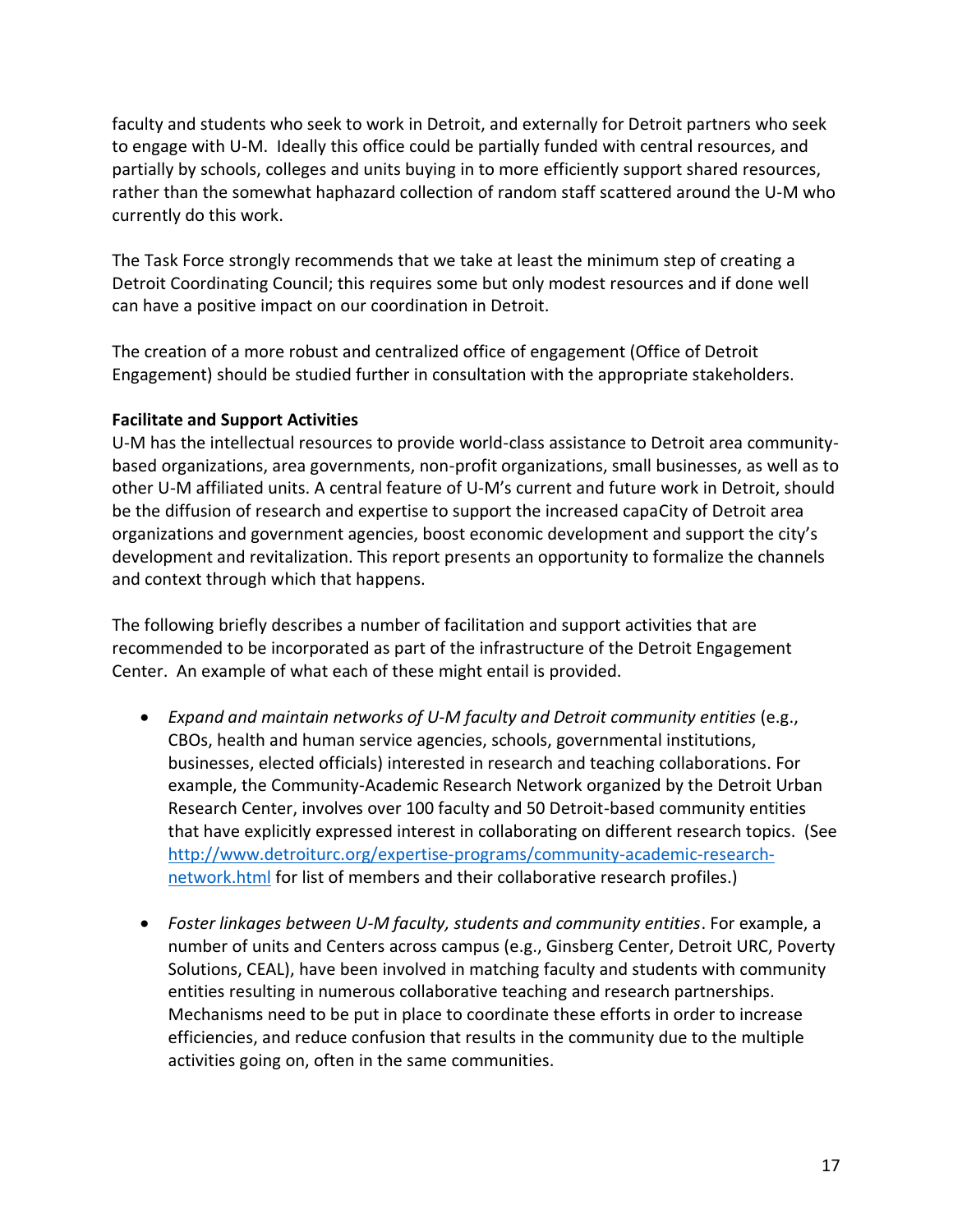- *Provide funding for partnership development and project development planning grants*. Building off the work of existing planning grant programs (e.g., Poverty Solutions and the Detroit URC, the Ginsberg Center, MICHR), offer regular cycles of planning grants, for example, on an annual basis, to U-M faculty working in partnership with Detroitbased community entities. Strategies for documenting and evaluating the short-term impact and long-term outcomes of these funding opportunities needs to be carried out.
- *Facilitate capacity building activities*, such as workshops and mentoring, for academic researchers, students and staff, and community entities (as spelled out above), involving university and Detroit-based trainers and mentors. For example, training activities might include full-day and half-day workshops, panel presentations, and lecture series, on topics such as, grant proposal preparation, research design, community-based participatory research, dissemination of research findings to inform policy makers, community rights in doing research, and policy advocacy. Mentoring activities might include matching researchers interested in conducting collaborative research with academic and Detroit-based partners, who provide ongoing support and practice-based knowledge on how to establish and conduct effective, equitable partnerships.
- *Educate the IRB on how to read and evaluate protocols for use with marginalized communities*. Several members of the Task Force recounted challenges with interacting with the U-M IRB around engaged, community-based research in low-income communities. Other modifications to the IRB process might further support healthy community partnerships. PEERRS certification is a significant barrier to community partners. Developing a more targeted, less jargon-laden version of PEERRS would allow community partners to become certified more easily.

## **Detroit Engagement Center Hub**

The Detroit Engagement Center will set a welcoming and inviting tone for U-M and Detroit partners; it will be the clearinghouse for information about community engagement in Detroit; it will support U-M faculty, staff, and student activities and research; it will sponsor or cosponsor community events; it will manage transportation between Detroit and U-M campuses, and within the City of Detroit; and it will be the hub for the preponderance of all U-M activity in Detroit.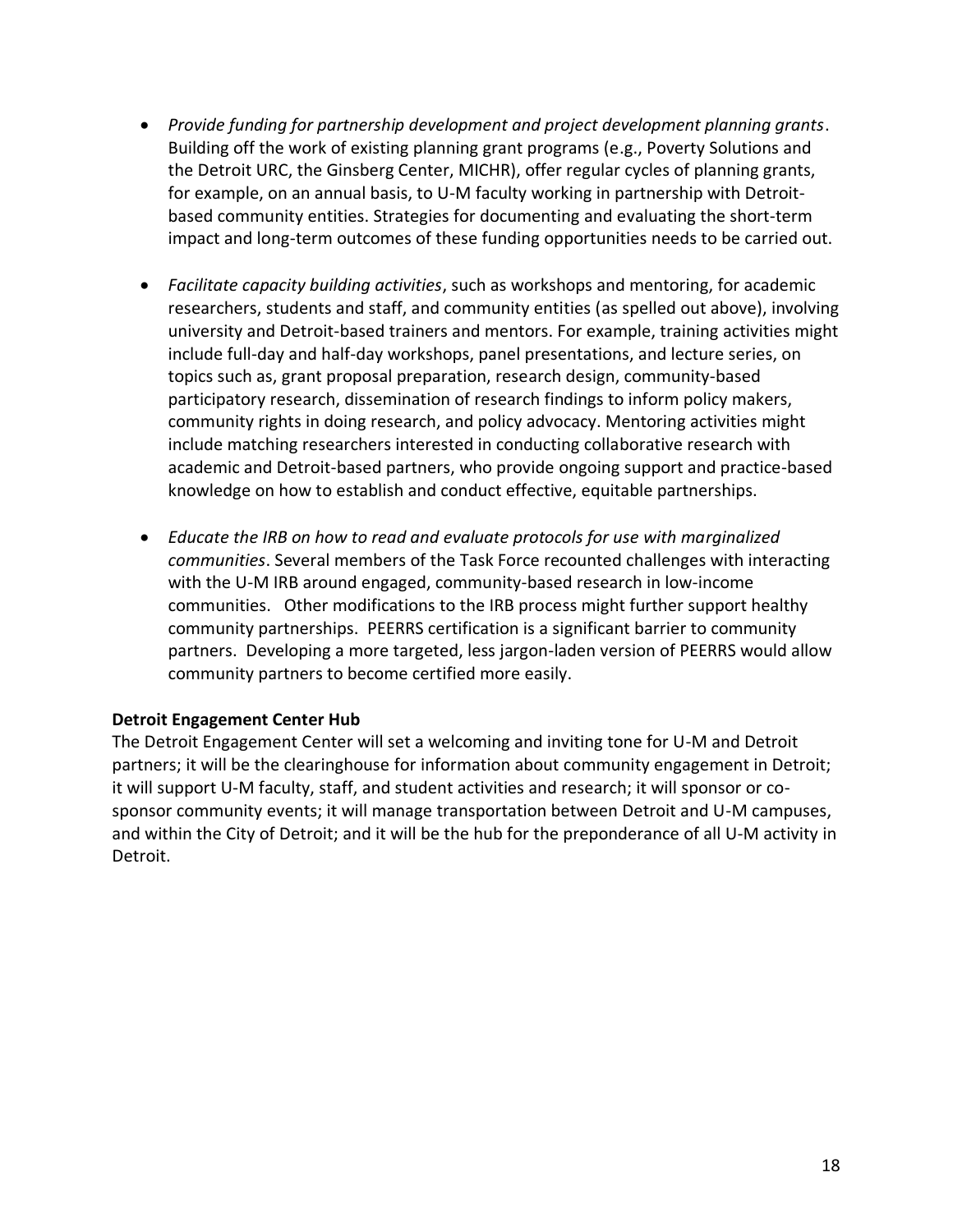## **V. Assessment of Space Needs**

#### **Descriptions of the current space utilization in Detroit**

The current U-M Detroit Center occupies 19,789 square feet in the Orchestra Place Building located on the corner of Woodward and Martin Luther King Boulevard in Midtown. Attached to the building is a three-story parking structure providing ample space for event parking.

The Detroit Center provides planning, administrative, and event space for faculty, students, and staff from dozens of departments across the Ann Arbor and Dearborn campuses. In addition, two other Ann Arbor campus units are also a part of the Orchestra Place footprint along with the Detroit Center: Office of Undergraduate Admissions (OUA) Detroit Office, and the College of Engineering's Michigan Engineering Zone (the MEZ). OUA's Detroit Office is a major hub for recruitment of high school seniors throughout the City of Detroit and many of its surrounding suburbs. The MEZ provides no cost space, equipment, training, and mentoring for over 275 Detroit high school students and their teachers to design, build, and test robots for FIRST Robotics competitions. The MEZ recently won a grant from Google to expand their operations. Both OUA and the MEZ utilize space within the Detroit Center to enhance the capabilities of their current spaces.

Currently, the Detroit Center hosts permanent office space for the administration of 12 programs comprised of numerous U-M Ann Arbor and Dearborn campus units. These programs include, for example: the Michigan Alzheimer's Disease Center's longitudinal memory and aging study; the U-M Law/Community and Economic Development Clinic; and the U-M Dearborn's Public Allies Metro Detroit program. Each year, the Detroit Center staff field requests for permanent office space and works with the units to provide offices and cubicles based on the unit's needs and previous utilization of office space.

In addition to the permanent space holders, many other U-M programs, schools and colleges, along with their Detroit-based partners, regularly rely on the Detroit Center space for critical planning meetings and periodic events taking place in the large conference room and adjacent gallery space. Examples of units regularly utilizing space but not occupying space at the Detroit Center include The Undergraduate Research Opportunity Program (LSA); the College of Engineering's M-STEM program; and the U-M Sustainable Food Program (Planet Blue). On occasion, the use of the two larger meeting rooms are rented to both individual U-M faculty as well as other U-M affiliated units (e.g., Detroit Alumni Chapter).

#### **Discussion of Inadequacies of Current Space**

#### *Not Visible, Not Welcoming*

A major inadequacy is the almost universal feeling that the current space is not welcoming to the Detroit community given the fact that it is inaccessible to walk-in traffic. The Task Force constantly heard unfavorable comparisons to the Michigan State University facility down the street where street-facing doors are open and Spartan banners on lampposts welcome visitors. There was a strong feeling that the current space undermines the University's efforts to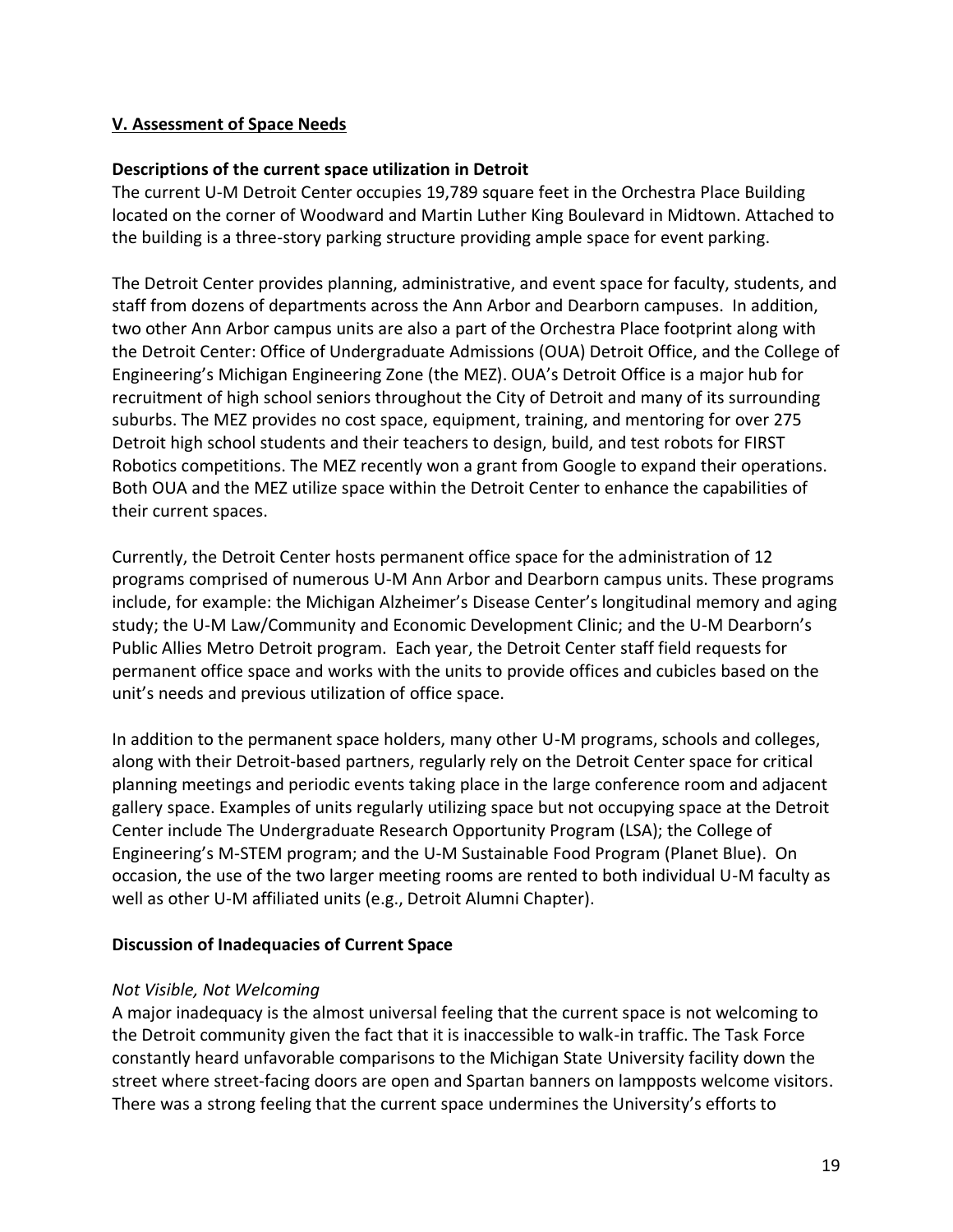connect with the Detroit community. This is especially problematic given the University's reputation within some areas of Detroit as being standoffish, elite, and aloof. Related to this, considerable concern was raised that the lack of signage and branding on the exterior of the building has meant that the University is less visible to the community than other institutions.

#### *No Classroom Teaching Space*

Another major limitation of the space is that the center is unable to hold formal classes because it does not meet the codes for classroom utilization set by the State Fire Marshall. This has meant that several Schools and Colleges that would like to hold classes within the center have had to find alternative space in Detroit. It has also severely stifled the prospect of new courses being developed that could specifically take advantage of the proximity of Detroit to the Ann Arbor campus.

## *Not Enough Office/Meeting Space*

Still another issue is the fact that there is not enough office and meeting space for the current users. Several users have chosen to rent other space in Detroit to serve their need for meeting space because the Detroit Center is no longer able to accommodate their needs (e.g., Office of Admissions, Semester in Detroit). Reasons for these choices include: the lack of space large enough (and nice enough) to host important events; the lack of hosting facilities (kitchen, etc.) and AV equipment; and availability of storage for events lasting multiple days or occurring on a regular basis.

In addition to the programs housed in the current Detroit Center there are several existing U-M programs in Detroit, listed below, that could benefit by being relocated into a single larger facility such as the Rackham Building.

*Taubman College of Architecture and Urban Planning's ArcPrep* pre-college program occupies 3,715 square feet of industrial space at 3901 Woodward Ave. The space is configured as flexible studio space in order to provide the program's high school juniors an immersive, semester-long college preparatory course on architecture, urbanism, and integrated design studio practices.

*The University of Michigan Law School* leases approximately 2,700 square feet of office space to support their Detroit Clinical Program. The U-M Law clinics are located at 3031 West Grand Boulevard.

The *Wolverine Pathways* pre-college prep program for 7th – 12th grade students who live in Detroit continues to expand and will require a base of operations for their Saturday and summer academic programs throughout the year. The new consolidated space could serve as the home for the program, including administrative offices, and as one of two program sites within the city that serve up to 300 middle and high school students.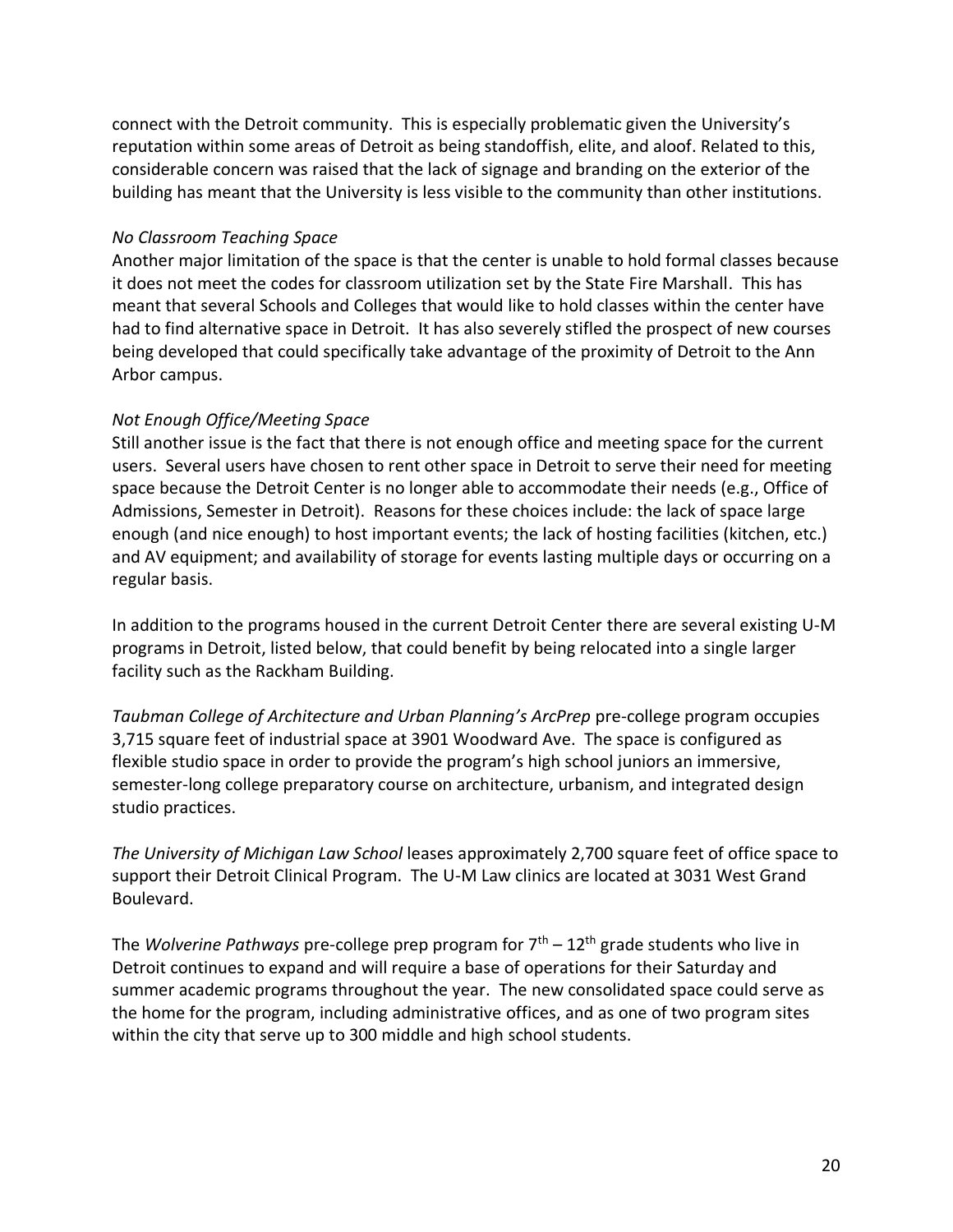*The Semester in Detroit* Program within the Residential College has been utilizing rental space for classroom teaching in the Cass Corridor Commons for the past two years since, again, the current Detroit Center is not rated for use as a classroom.

*The Office of Undergraduate Admissions* routinely rents entertainment space from local hotels in order to host large recruitment and informational sessions for admitted students and their families.

## **The Rackham Building**

The Horace H. Rackham Educational Memorial Building was built in 1941. The building is comprised of approximately 121,000 gross square feet of space and until recently was jointly owned by U-M and the Rackham Engineering Foundation. Since 1994, the University has leased its interest in the building, personal property, and adjoining land to Wayne State University. The University recently purchased the east wing and a portion of the parking structure from the Rackham Engineering Foundation, and now owns the entire building. It is located in a noteworthy location in the Detroit Cultural Center Historic District at 100 Farnsworth Street. It is directly adjacent to the Detroit Institute of Arts, the Michigan Science Center, the Detroit Public Library, Wayne State University, Charles H. Wright Museum of African American History, Detroit Historical Museum and other prominent mid-town destinations. It is also located on the new M-1 line and is easy access to several interstate highways. The building is on both the Michigan and National Registry of Historic Sites. The property has its own attached parking garage.

Consolidation of existing Detroit Center programs into the Rackham Building could provide a number of synergies and efficiencies with regard to issues of security, branding, parking, space utilization, as well as transportation back and forth from the Ann Arbor and Dearborn campuses. The consolidation of these spaces would also result in greater foot traffic creating a greater sense of activity and community within the building. The close physical proximity among programs is also likely to encourage greater collaboration among the programs. The consolidation of the programs in the Rackham Building could also provide a "one-stop shopping" experience for community members who may participate in more than one of the activities sponsored by the programs in the building. The fact that the Rackham Building has its own parking would also be a benefit to each of the programs and its location on the new M-1 line will make the programs more accessible to a broader sub-section of the Detroit community. In addition, given the size of the Rackham building, it also provides numerous possibilities for expanding the presence of the University in the City of Detroit (see below for more details).

While the Rackham Building provides many advantages and opportunities, the Task Force was not unanimous in their belief that the Rackham building would be the ideal location for U-M's primary residence in Detroit. Some concerns were raised that locating in Midtown may send the unintended messages to the larger Detroit communities that U-M is most interested in the more affluent forces in the city's renaissance in select parts of the city, and less interested in working with the resourced residents and organizations that reside in the city's neighborhoods.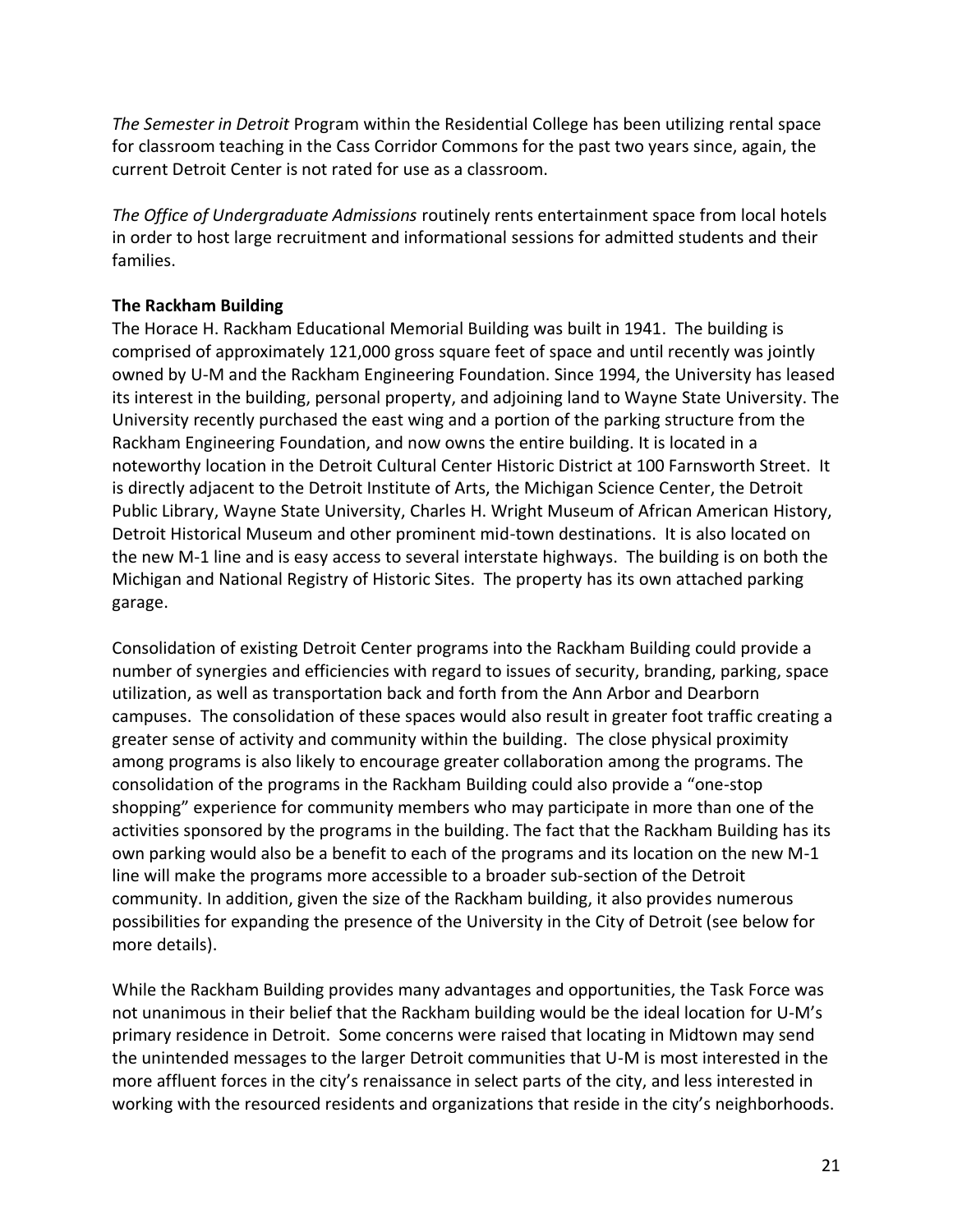Some believed that a location closer to the New Center area would place our efforts closer, physically and symbolically, to the city's more residential neighborhoods. Another concern was that the location and structure of the Rackham building may not be welcoming to the public, in general, especially to those living further away from the city's center.

It is clear that the Rackham Building will not address all of the space requirements for U-M activity in Detroit. Detroit is a city of more than 140 square miles and is comprised of scores of different communities and neighborhoods with their distinct issues and relationships with the University of Michigan. It is imperative that U-M establish a physical presence in neighborhoods within Detroit. At present, there are several U-M/Detroit partnerships that are neighborhood-based for which physical presence in the neighborhood is a vital component of the relationships. In those instances, the U-M unit and programs will need to lease projectspecific space within those communities to be effective. (*See earlier sections of the report regarding the need for potential funding for such activities.)* Even in those instances, the Rackham Building could serve as a secondary resource by providing much needed meeting space and a transportation link to the Ann Arbor and Dearborn campuses for such neighborhood efforts. It is also imperative that the Rackham Building be designed to be as welcoming as possible to the general public. The building needs to have clear points of entry and designed in such a way that it is clear that it is open and amenable to walk-up traffic.

In summary, the Rackham Building (or whatever physical space is chosen) cannot be the sum of U-M's commitment in Detroit but an effective hub remains highly desirable.

## **Visioning of Future Possibilities With Respect to Space**

#### *A Catalyst for New Engagement and Community Partnerships*

Utilizing the Rackham Building (if properly configured) as a new site for the Detroit Engagement Center could serve as a catalyst for the development of new engagement activities between the University of Michigan and the Detroit community.

As part of the deliberation process, the Task Force, following their numerous conversations with others, suggested many new and expanded program ideas that could be relatively quickly realized if the Rackham Building became the new physical hub for outreach activity in Detroit. The suggestions for new programs and activities would need significant vetting before coming to fruition and some of these ideas are likely not to be realized for a variety of reasons. Nonetheless, the following are illustrative of possible new opportunities that could occur with the right facility in Detroit.

#### *A Welcoming, Inclusive Space*

One consistent theme that resonates throughout was the need for a more publically welcoming space in which community members could easily drop in, learn about U-M's activities in Detroit, and have a better sense that they are an important constituent of the University. This publically welcoming space could include exhibit space, showcasing regularly updated U-M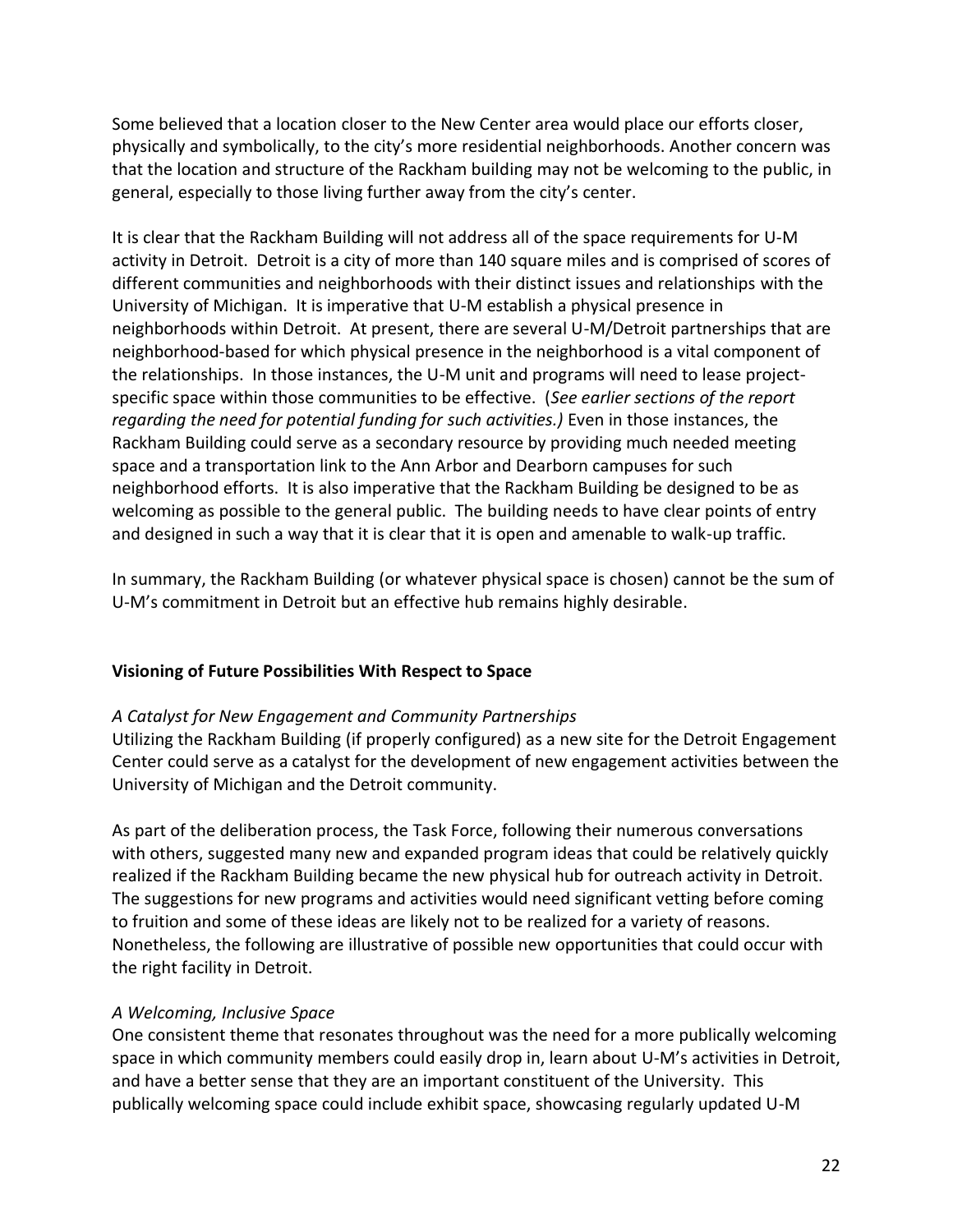scholarly and creative products as well as information about other U-M programs, scholarships, and curricula that enrich the lives of people specifically in Detroit and in the world. The Rackham Building is potentially well-suited to create such an open and welcome environment. The Rackham Building's current main entrance way could easily be configured to be both a grand exhibit space as well as provide a welcoming and safe public space.

#### *Expanded Classroom & Scholarly Project Space*

As noted above, a major requirement for the Rackham Building would be the creation of adequate meeting space that is rated for use as classrooms by the State Fire Marshall. The meeting space needs to be flexible enough to house existing pre-college programs as well as graduate and professional school courses. It is important that the meeting space be equipped with the latest technology to allow for remote learning and communication opportunities.

Moving to the Rackham Building would also provide an opportunity to significantly expand the University's available office and work space in Detroit. There is a need for additional office and work space for those units that will be permanently housed within the building as well as the opportunity for significant flexible space to house University units and community partners who need space on a more temporary 'hoteling' basis. It is important that the center also have meeting rooms of various sizes to host a variety of activities from small group meetings to larger conferences

## *Teaching and Learning in Detroit*

The lack of teaching and learning space in Detroit has severely restricted educational programs such as the College of Literature, Science, and the Arts' Semester in Detroit and the Community-Based Summer Research program run by UROP. Both programs bring U-M Ann Arbor students to the city; both work closely with Detroit-based organizations as part of their experiential education components. The same is true for the increasingly expansive "Food Literacy for All" course that sits at the center of the multidisciplinary, cross-school Sustainable Food Systems Initiative. This academic-community partnership is co-taught and co-located in Detroit and Ann Arbor and relies on distance learning technologies. Like the "Detroiters Speak" series and course run by Semester in Detroit it offers a multigenerational approach to teaching and learning that combines undergraduate, graduate students and community members in the city. The creation of spaces designed for active learning, collaborative group work and highquality video conferencing work would provide a platform for more opportunities for innovative teaching at both the undergraduate and graduate levels.

## *Continuing/Adult Education, Certificate, and Professional Masters Programs*

The renovation of the Rackham Building could spur the creation of several programs geared towards Detroit area residents, working adults and professionals, and even Detroit-based U-M students. Several of our schools already maintain curricula and programs that specifically engage the needs and opportunities of urban settings such as Detroit. For instance, schools such as Art and Design, Architecture and Urban Planning, Business, Education, Engineering, Environment and Sustainability, Information, Public Health, Public Policy, and Social Work could provide courses and certificates in areas such as proposal writing, small business development,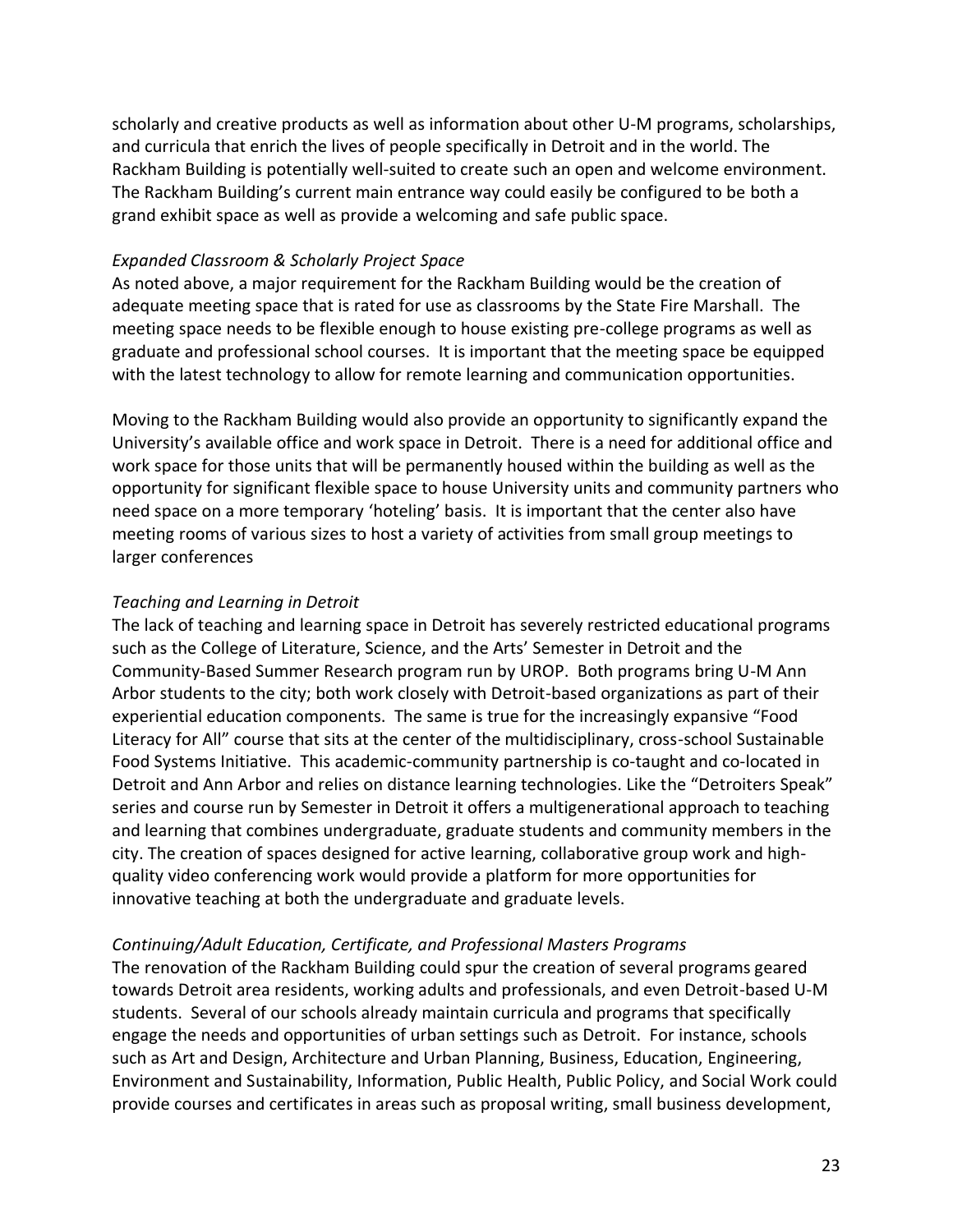real estate, geographic information systems, research design and methods, information technology certifications, coding, community development organization management, urban farming and agriculture, program evaluation, teacher credentialing, and continuing medical and legal education, etc.

Some schools may even consider playing a more significant role in the credentialing for the myriad of professionals in Detroit. (For example, recently, Michigan State started an MBA program in Detroit). Such master programs could increase the visibility and influence of the University within the city as well as help foster new scholarly collaborations. Such programs could also, when appropriate, be significant revenue generators.

The proximity to the Detroit Institutes of Arts also provides an opportunity for several collaborative partnerships with the Stamps School of Art and Design. These partnerships could include internships and the co-production of exhibits. Such partnerships could also leverage many of our donors' interests in both U-M and the arts into new development opportunities. Similarly, the proximity of the Rackham building to the Detroit School for the Performing Arts also opens up more possibilities with respect to collaborations with our School of Music, Theatre, and Dance.

## *Entrepreneurial and Business Incubation Space*

Along with formal courses and academic programs, the Rackham Building may also meet a critical need in the Midtown area for Detroit area startups and entrepreneurs. As the Center for Entrepreneurship does in Ann Arbor for current students and recent graduates, the Rackham Building could accommodate a maker space for small, Detroit-based startup companies that would benefit from co-locating with the resources of potential continuing and adult education programs. This expansion of the Ann Arbor entrepreneurship ecosystem would also facilitate Detroit-based work and projects launched by students in programs sponsored by Ross, LSA's optiMize program, and social innovation initiatives in the School of Public Health and the School of Information.

## *Clinical Research Facilities*

The Rackham building could also serve as an important research facility. Social science lab space that is capable of collecting minimally-invasive medical samples (e.g., saliva, blood) could greatly enhance the University's capacity to conduct research in Detroit. There are already a number of individual faculty members with various research programs in Detroit. Such a facility could stimulate even more research in the area. The Michigan Institute for Clinical Health Research (MICHR) already runs such facilities in the Cardiovascular Center (CVC) within Michigan Medicine as well as at Domino Farms. A similar facility in Detroit could diversify our study populations as well as the types of research questions that we currently pose.

## *University Administrative Offices in Detroit*

At present, there are a number of University units that engage in significant activity within Detroit that could potentially have office space within the Rackham Building. Examples of such units include: Office of University Development; Government Relations; University of Michigan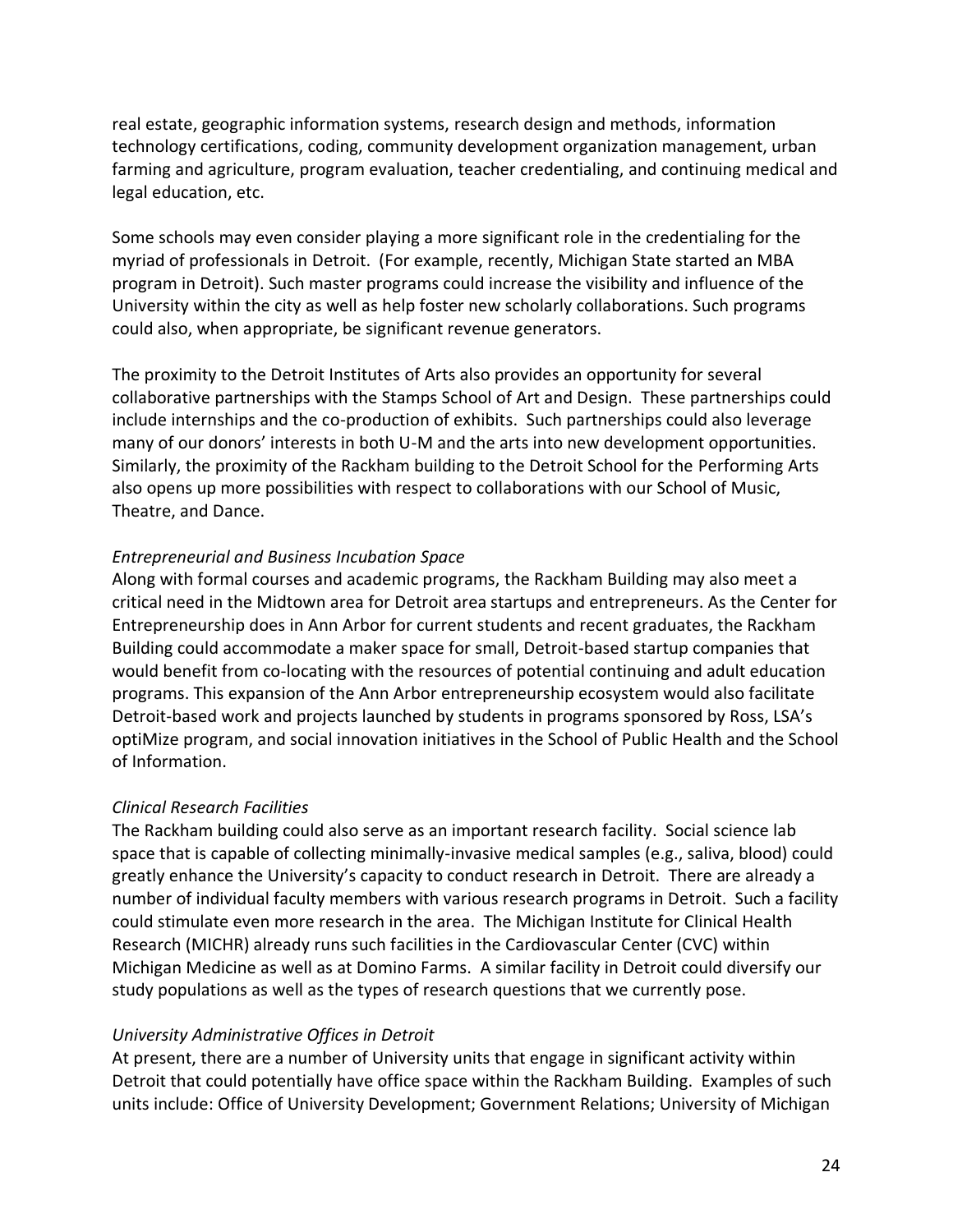Office of Research; and the U-M Alumni Association. The office space that they would use could be either permanent or semi-permanent space depending on the need. Such a regular physical presence in Detroit can only increase the likelihood of increased engagement between these units and the City of Detroit. In addition, relevant university initiatives such as Poverty Solutions and the Graham Institute are also likely to want and need space in the Rackham Building.

#### *Arts & Performance Destination*

The Rackham Building has several large entertainment and performance spaces (including 1,000 and 300 seat auditoriums, a large ball room, and several kitchen spaces). These spaces could host a number of University and Detroit community events. One could imagine that the School of Music, Theatre, and Dance as well as the University Musical Society might want to utilize the space to host performances and concerts on a regular basis. The space could also be used to showcase a series of public lectures in Detroit to showcase the scholarly activity at the University. This entertainment space could also be open to the entire Detroit community for rent, which would forge greater connections to the Detroit area while also providing a modest income source to help offset maintenance cost. The combination of meeting space and large auditorium space could also make the Rackham facility an ideal conference location for larger groups.

#### *Detroit Research Center*

One idea that moving to the Rackham Building may also facilitate is the development of a multidisciplinary research center focused on Detroit. Such a center could work with leaders in Detroit to address many of the issues that the city faces utilizing the scholarly capacity of U-M faculty. The center could address such issues as education, poverty, economic development, criminal justice, sustainability, health, and substance abuse. There are numerous faculty who are already doing research in such areas within Detroit, for example, through the Detroit Urban Research Center and affiliated partnerships, the Detroit School Rackham Interdisciplinary Workshop has generated a growing community of graduate students working on Detroit-based dissertation research. The research center could potentially build upon and leverage these existing activities and provide a structure to enhance the impact of such scholarship on the lived experiences of the Detroit community. The research center could also stimulate more interdisciplinary collaborations and help identify and obtain more external support for such research.

In summary, these are only a few examples of the possible new opportunities for engagement in Detroit that could occur as a result of moving into the Rackham Building. Further discussions with the appropriate University constituents and stakeholders, (deans, executive officers, regents, faculty, staff, and students), is likely to lead to the generation of other opportunities as well. The Task Force strongly recommends that such a process be put into place before any final decisions are made with respect to the use of the Rackham Building. Such a process should also include significant and meaningful input from appropriate constituents and stakeholders from Detroit (in keeping with the principles of engagement). It is imperative that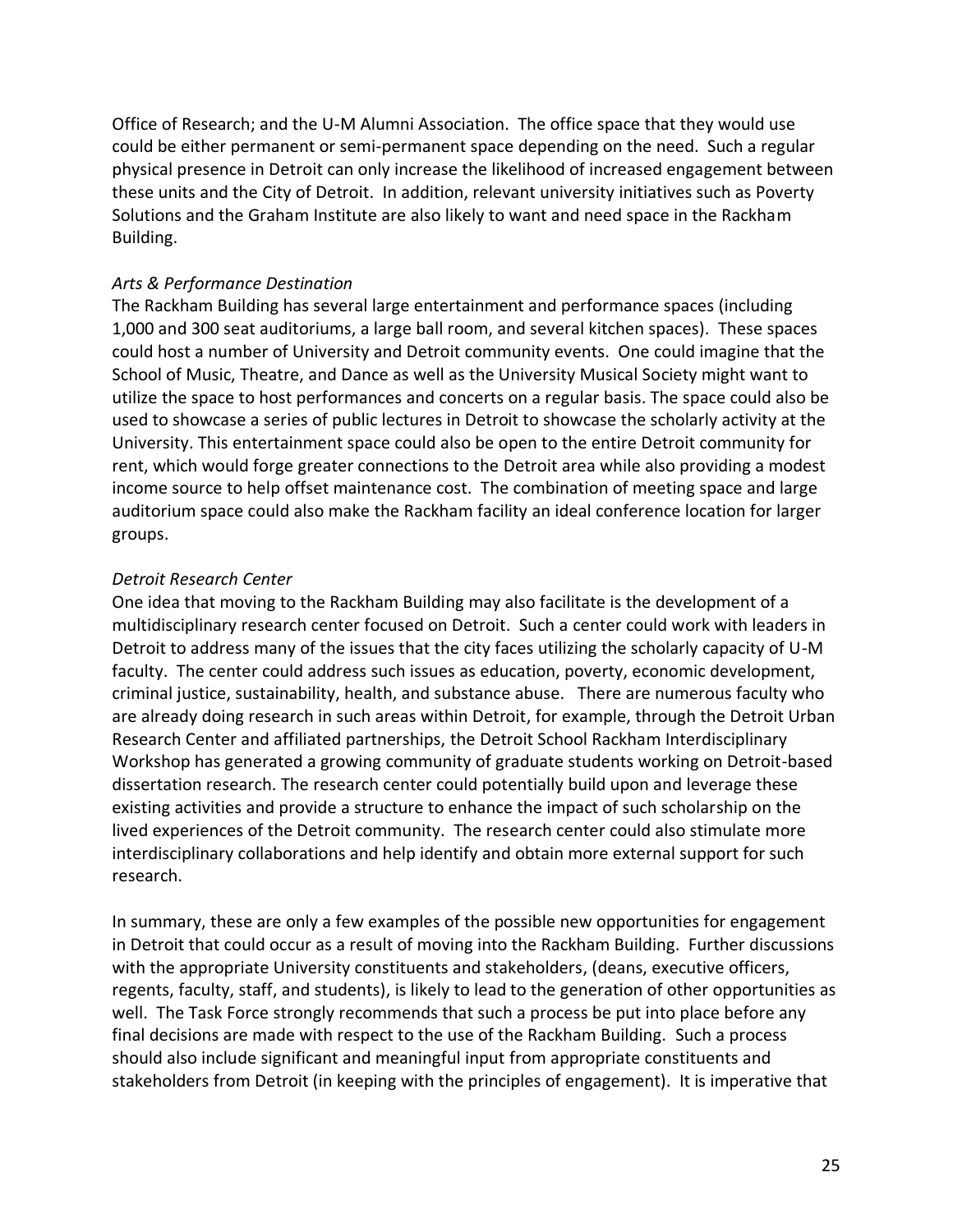the design and use of the Rackham Building model our commitment to effective, mutuallybeneficial partnerships with Detroit.

## **VI. Transportation**

## **Transportation Considerations**

A key challenge in planning for a physical hub (the Rackham Building) is how to provide adequate transportation between U-M campuses and Detroit. U-M currently contracts with a private bus company to provide the Detroit Connector service, with recently expanded, sevenday service between U-M Ann Arbor, U-M Dearborn, and the current Detroit Center (beginning November 2017). The Task Force recognizes that to support robust engagement in Detroit, U-M must commit to maintaining a comparable level of transportation service to allow people to travel regularly and reliably between the campuses and within the City of Detroit.

*The Task Force envisions the Rackham Building as the hub of U-M Detroit-based activity*. This view reflects several issues. First, it reflects the need for a centralized operation in Detroit, but also for "pop-up" space for time-limited activities, engagement in specific locations. Second, it acknowledges that the Midtown area is not residential and may contribute to a sense that Michigan's presence in Detroit is distant. Thus, satellite locations that may draw on Detroit Engagement Center resources could be valuable. Finally, it recognizes the need for U-M faculty, staff, and students to have a landing point from which to work.

This hub concept is severely limited by the lack of safe, accessible, and reliable transportation options to allow people to travel in and around the City. The Task Force acknowledges recent improvements in public transportation service, including via the Detroit Department of Transportation, SMART, and the Q-Line, that provide some better options for traveling between the Rackham Building and other locations. However, these existing public transportation options remain limited in their reach and convenience, and many U-M personnel are likely to find them inadequate in supporting their mobility needs while working in Detroit.

*The Task Force recommends exploration of additional transportation options*, including carsharing, ride-sharing (e.g., SPLT, see Appendix B), bike-sharing, and shuttle/van service, commercial car rental services (e.g., ZipCar) to support travel to locations in and around Detroit from the Rackham Building. Detroit access to the U-M car fleet is another option. Opportunities may exist to partner with Wayne State University to provide this transportation service. The issues around transportation cuts both ways. Detroit community partners also need effective transportation and accessible parking options for getting to U-M campuses.

*The Task Force recommends that the U-M Parking and Transportation Services take this up as a new initiative*. Funds for transportation cost-sharing could encourage faculty to conduct more research in Detroit.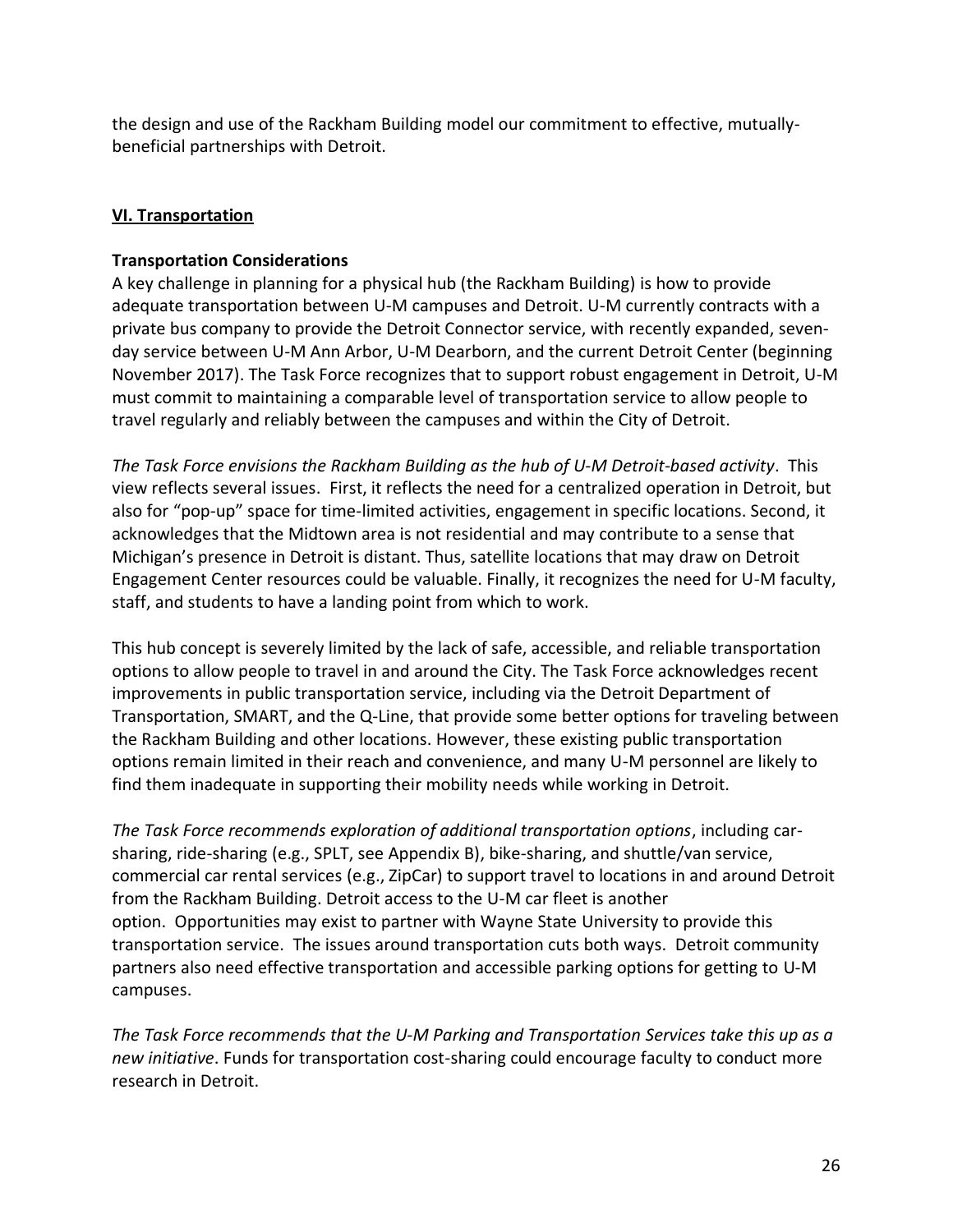#### **VII. Proposed Next Steps**

*The Task Force recommends the development of a 5-year, Strategic Planning and Implementation process* for the transition from the current limited structure of operations in Detroit to the more robust infrastructure and coordination described herein, buttressed by the recommended principles of engagement. This strategic process should begin immediately with the formation of the recommended *Detroit Coordinating Council* (see page 16). The Council's early work should include the following:

- a. *Rackham Building Determination and Planning* If the Rackham Building becomes the infrastructure hub of U-M activity in Detroit, the Detroit Coordinating Council (DCC) will advise building renovation designers and architects about building needs to accommodate recommendations of this report, from classroom design to transportation hub needs.
- b. *Engagement of Deans and other Stakeholders* U-M deans at all campuses must be engaged by the DCC on recommendations and subsequent plans. Dean buy-in is critical to long-term success of expanded Detroit operations.
- *c. Engagement of Long-Term Community Partners* This report emphasizes the necessity of partnership with Detroit Community-Based Organizations, city government, and other leaders in the city. Like engagement and buy-in from the deans, buy-in from selected community leaders is also key to long-term success.
- *d. Incorporation of Principles for Engagement Into Existing Structures and Processes* – Upon formation, the DCC should immediately begin articulating processes for embedding the recommended principles of engagement in Detroit and develop a communications plan to distribute and reinforce these principles with current U-M faculty, staff, and students involved in Detroit-based work.
- e. *Greater engagement among existing structures* (e.g. Ginsburg Center, CEAL, Center for Educational Outreach, etc.) should commence immediately to contribute to the DCC plan for creating new infrastructure in Detroit.
- f. *U-M/Detroit Engagement Governance Determination –* U-M Ann Arbor's Office of the Provost has, till now, acted as the administrative home of the current Detroit Center. With expanded operations in Detroit, the DCC should recommend a governance structure that is inclusive of all U-M campuses and constituencies in Detroit.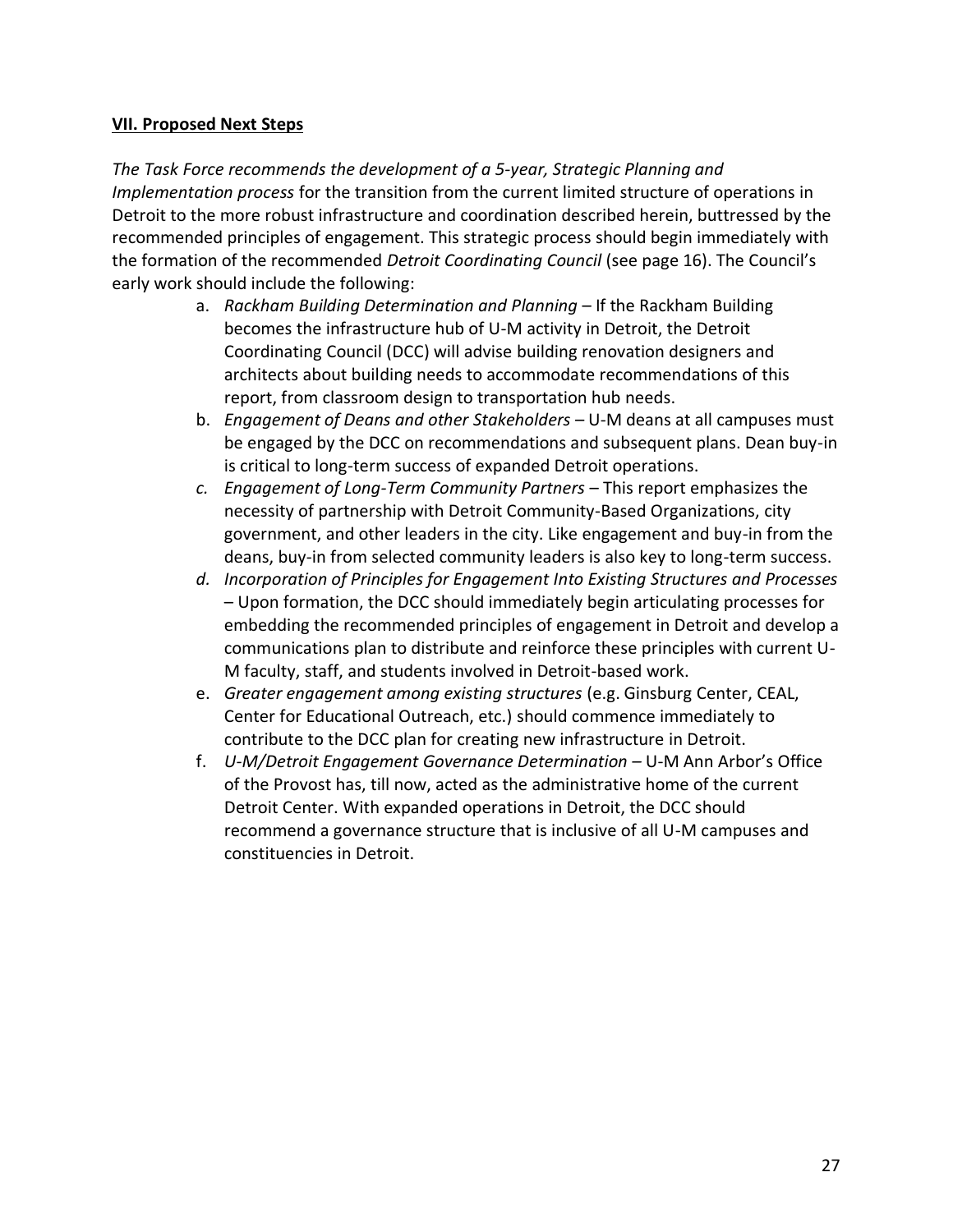#### **VIII. Concluding Statement**

The City of Detroit is in a period of rapid transition. In many ways, there are reasons for optimism and grave concerns regarding the future of the city. While U-M and the city have been long-term partners, that shared history is marked with both successes and disappointments. Given the dynamic times, it is not surprising that faculty, staff, and students at the University of Michigan campuses are increasingly interested and involved in research, coursework, internships, and project partnerships in Detroit.

Now is an opportune time for the University of Michigan to renew its historic partnership with the City of Detroit in a more coordinated and impactful manner. The present report provides a framework forward – one that focuses on the adoption of a core set of principles for engagement, the creation of core infrastructure to support individual engagement efforts, and an investment in an enhanced central physical location to maximize our presence in Detroit. The Task Force believes that such a framework can be instrumental in a more fruitful and mutually-beneficial relationship between the city and the University.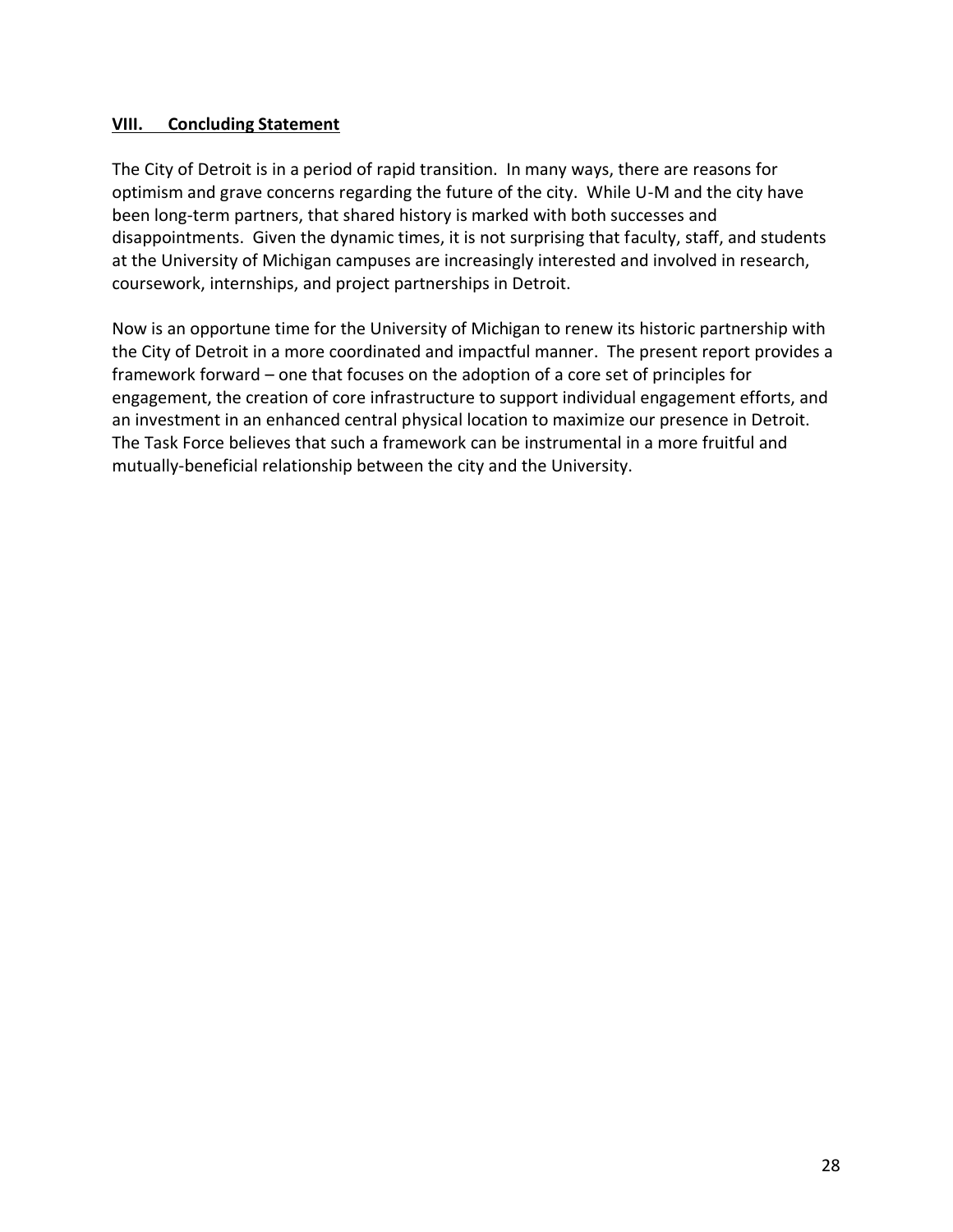**VIII. Appendices**

### **APPENDIX A**

### **List of faculty, administrators, staff, and community partners who met with the Task Force on the Future of the Detroit Center**

#### **U-M faculty and administrator discussion guests at Task Force meetings**

- 1. Mary Jo Callan, Director, Ginsberg Center
- 2. John Callewaert, Emerging Opportunities Director, Graham Sustainability Institute
- 3. Margi Dewar, Professor Emerita of Urban and Regional Planning
- 4. Lorraine Gutierrez, Professor of Social Work and Professor of Psychology
- 5. Jack Hu, Vice President for Research
- 6. Kedra Ishop, Vice Provost for Enrollment Management
- 7. Gary Krenz, Executive Director, U-M Bicentennial Office
- 8. Dan Little, Chancellor, U-M Dearborn
- 9. Maureen Martin, Foundations Relations Director
- 10. Luke Shaefer, Associate Professor of Social Work and Public Policy
- 11. Nick Tobier, Professor of Art and Design
- 12. Cynthia Wilbanks, Vice President for Government Relations

## **Detroit Urban Research Center Board Meeting Participants June 22, 2017 Meeting with Task Force on the Future of the Detroit Center**

#### Detroit Partners

- 1. Angela Reyes, Executive Director, Detroit Hispanic Development Corporation
- 2. Guy Williams, President and CEO, Detroiters Working for Environmental Justice
- 3. Gwendolyn Daniels, Interim CEO, Institute for Population Health
- 4. Joneigh Khaldun, Executive Director and Health Officer, Detroit Health Department
- 5. Kim Rustem, Special Associate to the Director, Detroit Health Department
- 6. Lidia Reyes Flores, Executive Director, Latino Family Services
- 7. Richard Bryce, Chief Medical Officer, Community Health and Social Services, Inc. (CHASS)
- 8. Sheilah Clay, President and CEO, Neighborhood Service Organization
- 9. Sherita Smith, Executive Director, Grandmont Rosedale Development Corporation
- 10. Suzanne Cleage, Director of Neighborhood Growth, Eastside Community Network
- 11. Zachary Rowe, Executive Director, Friends of Parkside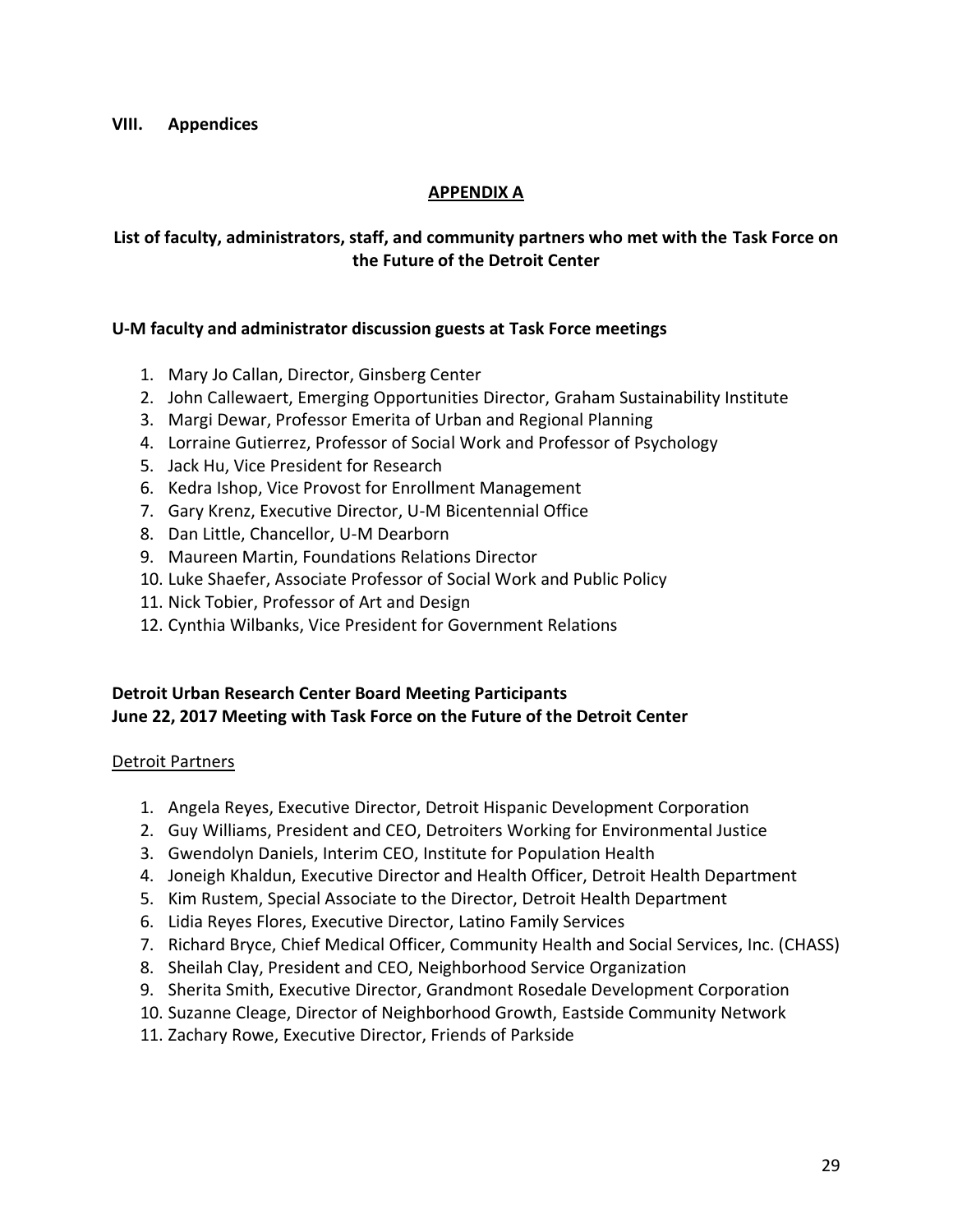#### University of Michigan Faculty

- 1. Amy Schulz, Professor, Health Behavior and Health Education, School of Public Health
- 2. Barb Brush, Professor, School of Nursing
- 3. Barbara Israel, Professor, Health Behavior and Health Education, School of Public Health
- 4. Marie O'Neill, Professor, Epidemiology, Environmental Health Sciences, School of Public Health
- 5. Michael Muhammad, Post-Doctoral Fellow, School of Public Health
- 6. Richard Lichtenstein, Emeritus faculty, Health Management and Policy, School of Public Health
- 7. Rogerio Pinto, Associate Professor, School of Social Work

## Staff

- 1. Carol Gray, Center Manager, Detroit URC
- 2. Austin Fobar, Student intern, Health Behavior and Health Education, School of Public **Health**
- 3. Lello Guluma, Student intern, Health Behavior and Health Education, School of Public Health

#### **March 30, 2017 Meeting of Detroit Center Users**

- 1. Alexandra Rivera, Senior Associate Librarian, Learning and Teaching, University Library
- 2. Alicia Alvarez, Clinical Professor of Law, Law School
- 3. Craig Regester, Associate Director, Semester in Detroit, and Adjunct Lecturer, LSA
- 4. Eric Dueweke, Lecturer in Urban Planning and Outreach Coordinator, Taubman College
- 5. Eva Tabares (Greening of Detroit)
- 6. London J. Bell (Bell Global Justice)
- 7. Shiela White (Detroit MTSS PBIS Staff Training) Email
- 8. LaSonia Patterson (NBMBAA Leaders of Tomorrow)
- 9. Tayler Thurman (Next Generation Gems)
- 10. Tashawna Gill (U-M Alumni/ D4 Delegates)
- 11. Rachel Orlowski (Miles Project)
- 12. Tracy Hall (MNA Council Executive Meeting)
- 13. Triana Kazaleh Sirdenis (MFIERCE) Email:
- 14. Steve Grigorian from the Detroit Economic Club
- 15. Clarinda Barnett-Harrison U-M Dearborn Business Engagement